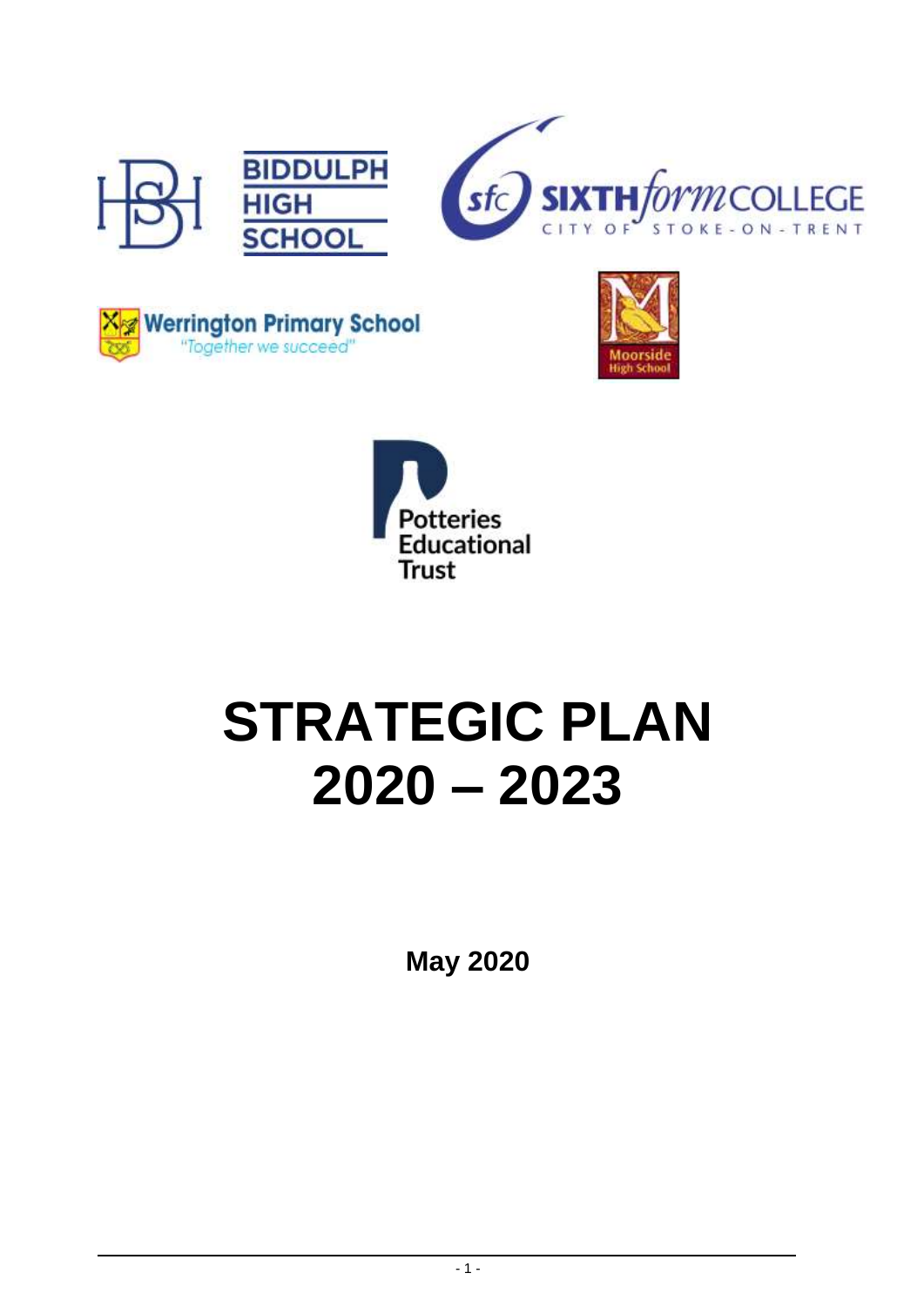# **CONTENTS**

| <b>Part 1. Strategic Ambitions</b>                               | <b>PAGE</b><br>3     |
|------------------------------------------------------------------|----------------------|
| Part 2. Strategic Plan - Next Steps & Development Plans          | $\overline{7}$       |
| Matrix of PET and Sixth Form College Strategic Aims              | 25                   |
| Matrix of PET and Biddulph High School Strategic Aims            | 26                   |
| Matrix of PET and Werrington Primary School Strategic Aims       | 27                   |
| Matrix of PET and Moorside High School Strategic Aims            | 28                   |
| Part 3. Monitoring the Plan                                      | 29                   |
| Appendix A College Strategic Ambitions                           | 30                   |
| Appendix B<br><b>Biddulph High School Strategic Ambitions</b>    | 32                   |
| Appendix C<br>Werrington Primary School Strategic Ambitions      | 32                   |
| Appendix D<br>Moorside High School Strategic Ambitions           | 33                   |
| Appendix E<br>Annual Development Plans of the Sixth Form College | separate plans       |
| Diagrammatic View of the Strategic Plan<br>Appendix F            | 34                   |
| 2020-2023 Strategic Plan Implementation Timeline<br>Appendix G   | 35                   |
| Background and Context Briefing Paper<br>Annex 1                 | Separate<br>document |
| Annex 2 PET Principles and Values                                | Separate<br>document |
| Annex 3 PET Growth Strategy                                      | Separate<br>document |
| Annex 4 PET School Improvement Strategy                          | Separate<br>document |
| Annex 5 PET Governance Structure                                 | Separate<br>document |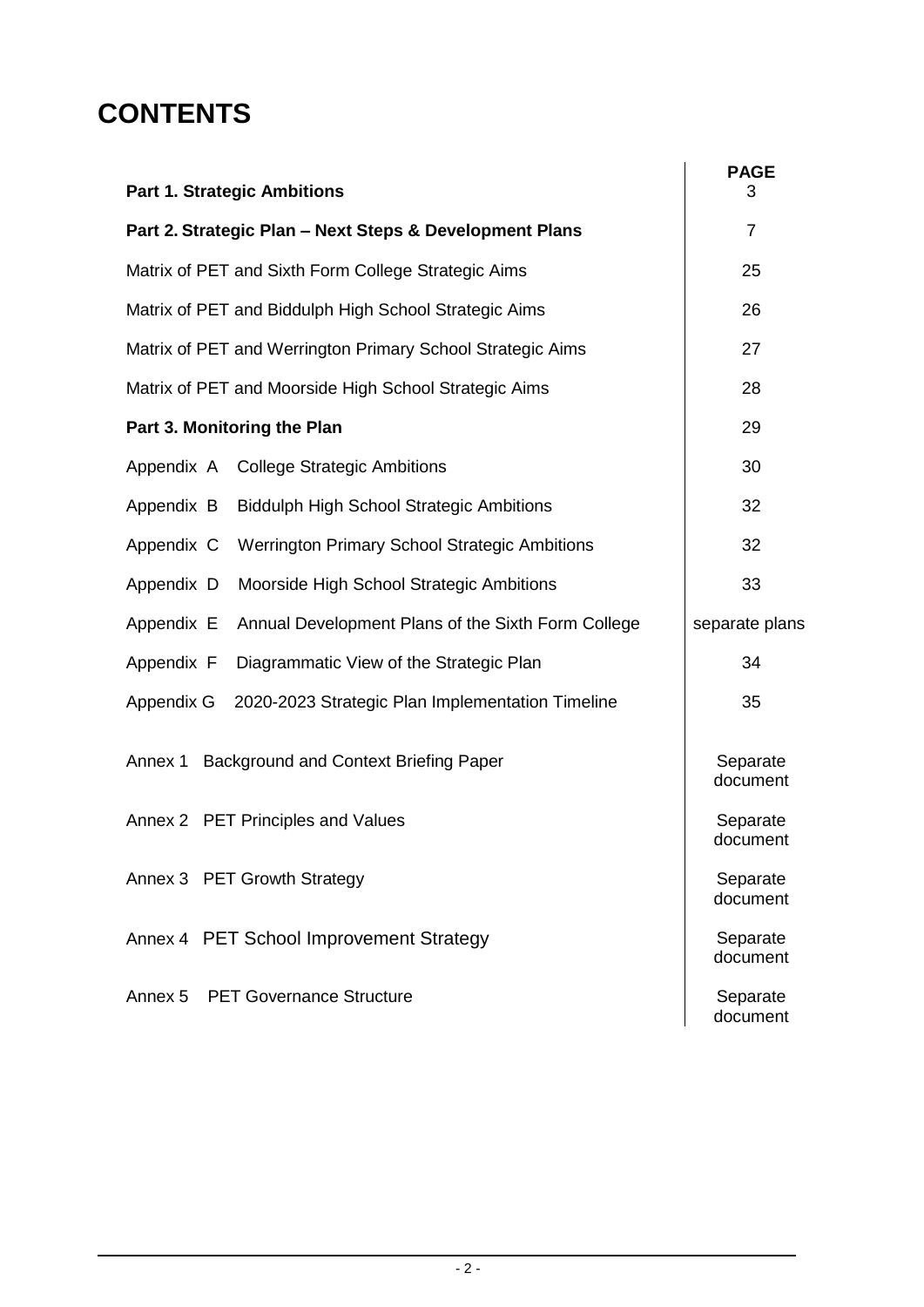# **PART 1 Strategic Ambitions of the PET**

## *Overview of Strategic Ambitions for the PET*

The values and principles of the PET (see Annex 2) can only be delivered in practice if they are lived on a daily basis in all our schools and colleges. This means that we will agree to live by the ambitions described below:

#### (a) *Curriculum* – **we will maintain within the PET a broad curriculum which values strong skills in English and Maths and access to the full range of subjects which go beyond accountability measures**.

Bearing in mind the requirements of each phase of education, this will mean access to the arts, sport, music, languages, philosophy and religion, the social sciences, finance and business education, the full spread of science and mathematical study alongside the subjects contained within the EBACC and national curriculum. There is an expectation that every institution within the PET, whilst having the freedom to vary its curriculum in discussion with the CEO, provides an offering that is varied and meets the needs of all children and young people. In line with the new Ofsted framework, we expect all schools and colleges within the PET to enable every child and young person to have a rich and appropriate curriculum diet in each year they study with us to enable them to make strong progress both within the institution and beyond.

#### (b) *Quality* – **we will strive to be Outstanding in all aspects of teaching, learning and assessment and to develop a strong identity as a learning community.**

To that end we will maintain a robust system of quality assurance and even more importantly of quality improvement. This means that a common approach to issues such as lesson observation, mentoring, peer support, curriculum development, staff training and quality improvement planning will take place across the PET from its inception. A core group of teachers from within the PET, overseen by quality leads, will continue to focus on the planning and delivery of CPD across the Trust as well as regular peer review by subject and theme.

#### **(c)** *Community –* **we will develop strength in community and an education that goes beyond qualifications, helping every young person to value themselves within the family of the Trust and to explore and develop a range of softer skills to make them ready to progress.**

We will seek to develop our community through a range of activities and events within each institution and across the PET. The Trust seeks to be a force for positive good within the communities we serve, and will develop strong links with parents, community groups, businesses, charities and a range of organisations that share our values. Part of this process will be to actively involve and seek a range of ways to communicate effectively with parents and carers in order to enable the best opportunities for success of all children and young people in the PET. We will also continue the ongoing mission of building learning communities of students within subject areas across the Trust, and cross-Trust extra-curricular learning communities such as HE+. In achieving the above we seek also as a Trust to effectively promote social mobility within the region and to espouse the values of community, compassion for those in need and the life-changing role education can play in the lives of each young person.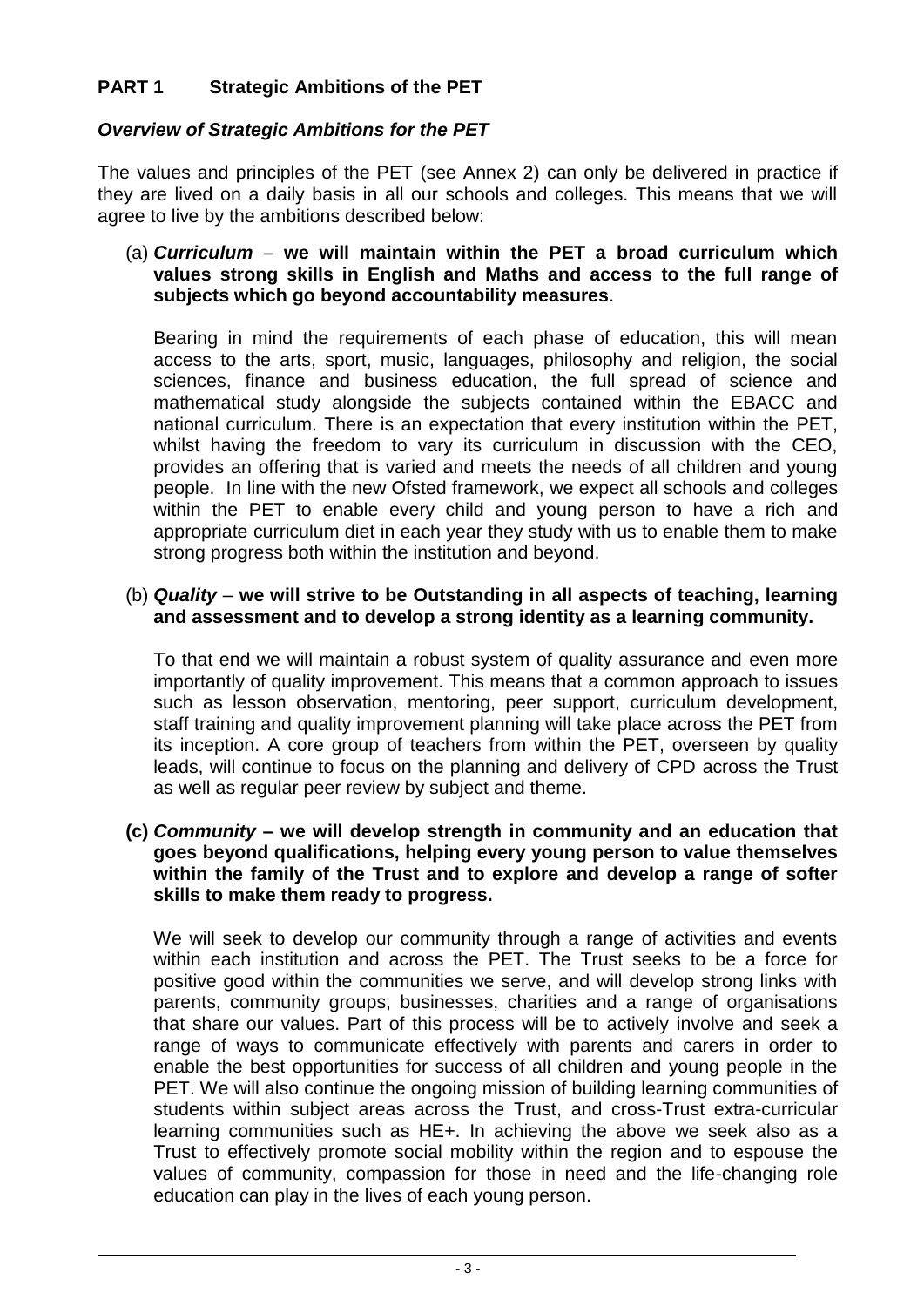**(d)** *Partnership* – **we will be a strong, reliable and effective partner for schools, colleges, businesses and universities across the City and region. Our ambition is to be a force for good and to play an important part in the development of the best in teaching and learning for the region.**

Existing partnership networks that individual institutions currently have will be embraced and encouraged, provided that they fit within the above ethos and values of the Trust. We will continue to develop new partnerships that support the aims and ethos of the PET in order to enhance the quality of the curriculum and beyond, to support in recruiting, retaining and developing staff and to continue to grow income streams. In developing partnerships with Staffordshire University, we wish to be a 'force for good' in the City to promote progression to higher education.

**(e)** *Progression* – **alumni of the PET will all progress on to good quality destinations and ultimately employment, or first to degree courses or apprenticeships that then lead on to productive, fulfilling employment. We aim to have close to zero NEET young people after they leave the Trust (in practice this should be at most 1%).**

To achieve this, we will provide the very best support for all our children and young people, raising their aspirations from an early age. We will work with primary partners to further develop effective transition from primary to secondary school, ensuring effective information flows and careful design of the curriculum.

PET staff will seek to provide informed careers and subject choice information to young people across the region to enable positive and appropriate progression for each young person. Access to high quality careers advice will be provided, as well as opportunities for children and young people to engage with the next phase of education in the Trust. We will seek to inspire every child and young person at each stage of their education to aim ultimately for the very best in degree, profession or apprenticeship options – enabling each person to explore different career choices in such a way that they are well informed and don't limit their ambition. In achieving the above we seek to go above and beyond the national careers standards promoted by the Government.

We will maintain an open access policy within all institutions, ensuring that recruitment is not based solely on academic success. We will ensure that the 'right students are on the right courses'. In practice this means that we will not seek to take advantage of any proposals for selection, or to bar young people from level 2 or 3 study who meet an agreed minimum threshold of success. This will be balanced of course by the need to recruit with integrity onto courses where students have a good chance of success, and to institutions linked to their available curriculum. We will continue to research factors which lead to strong, positive progression and adjust the available curriculum and advice and guidance in order to maximise success for every student.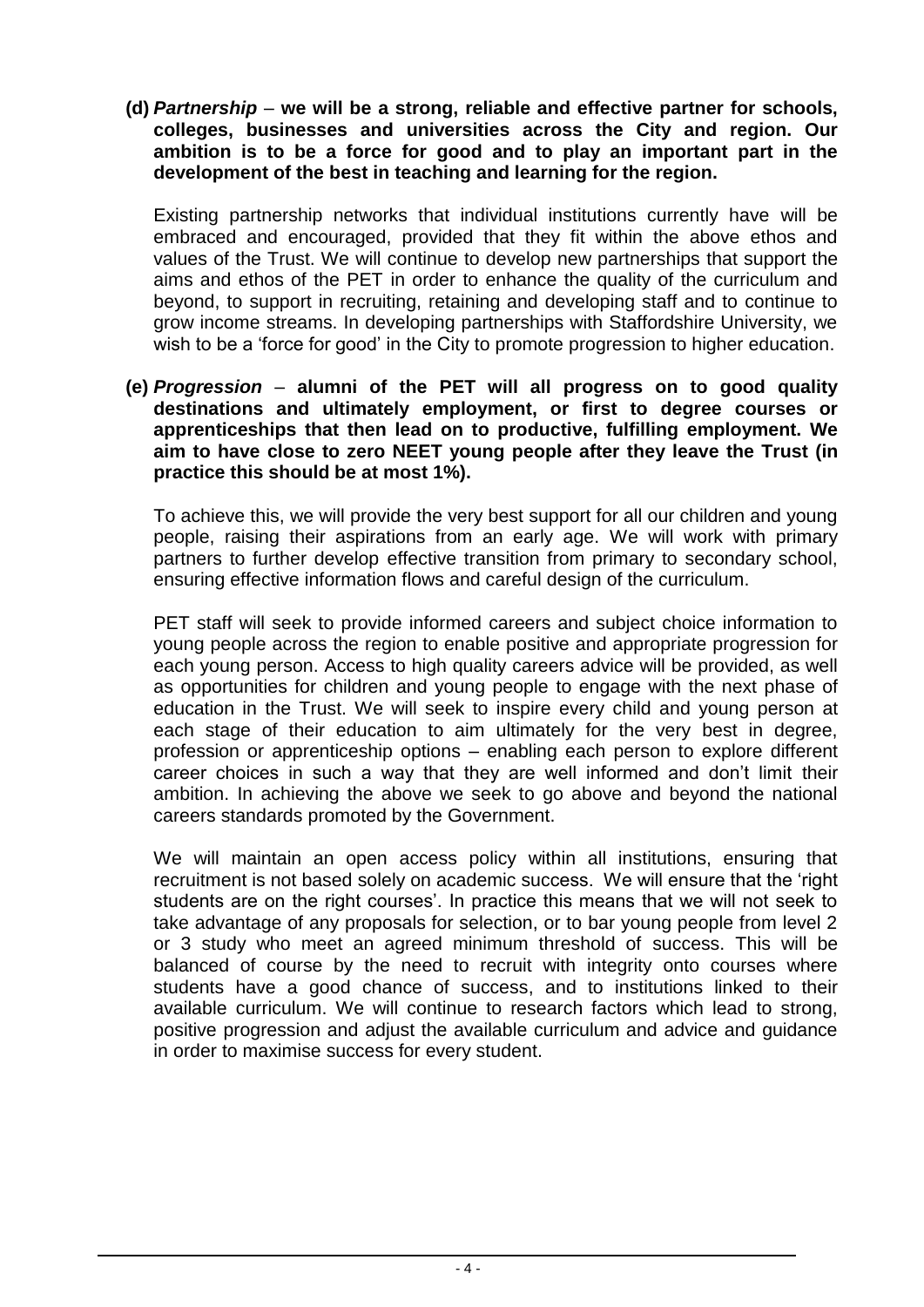#### **(f)** *Resources* – **we aim to use the resources of our Trust to maximum effect for the education of all our children and young people.**

It is expected that the institutions within the PET will seek to share appropriate resources of staff, curriculum, staff development, curriculum resources and their development in order to maximise the quality of education. This will be an evolutionary process over a number of years.

The PET will take advantage of national pay bargaining as well as HR, employment policy negotiations and a national training network, including opportunities for the training of support staff, governors and trustees, that members of the Trust have access to. This will be made available to all within the PET. Other such national links that any institution within the PET have will be extended to all. We will also seek over time, membership of organisations that add value to the **Trust** 

We will maintain strong financial health ('Good' or 'Outstanding') in order to provide the resources necessary to be outstanding educationally. This means we will go well beyond the minimum of what is required to manage and plan financially. We will also be proactive as a PET through the Board and its committees in developing additional income streams that reduce reliance on central government funding, in an age of real term budget reductions. A core strand of this will be through the franchised HE Foundation Year, income from lettings, project funding through the Opportunity Area, CIF bids and much more. Each additional funding stream should be in accordance with the overall values and mission of the PET and should enhance the core business of education to ensure the PET remains solvent and is able to provide high quality curriculum amongst all institutions in the Trust.

This additional funding will be used to support all institutions within the PET. Each institution will pay an agreed amount from its central funding in proportion to the number of students and costliness of its curriculum, (reviewed annually to reflect changes in inflation and other costs) in order to provide a central resource to support the operation of the PET and the institutions within it. The core package of support that this will pay for will be negotiated on at least a bi-annual basis and will ensure efficiency and best practice across the Trust. Additional services may also be accessed from the PET on a requirements basis by individual institutions as needed.

#### **(g)** *Growth* – **we will grow as a Trust in a measured way that allows us to deliver the highest quality of support and challenge to every institution within it. Our ambition is to thus achieve sustainable growth without losing sight of our values and the primacy of every child and young person within the PET.**

Growth will be delivered through a range of initiatives as spelled out below in later sections, but is a twin idea of growth in institutions and student or child numbers. To be sustainable we will ensure that the capacity of the PET is gradually increased using some of the funding from member organisations in order to meet the needs of all. We will seek to provide common business services across the Trust, although in the first instance each organisation will retain their local arrangements and there will clearly continue to be a need in, for instance finance, to have suitable staff based in each institution.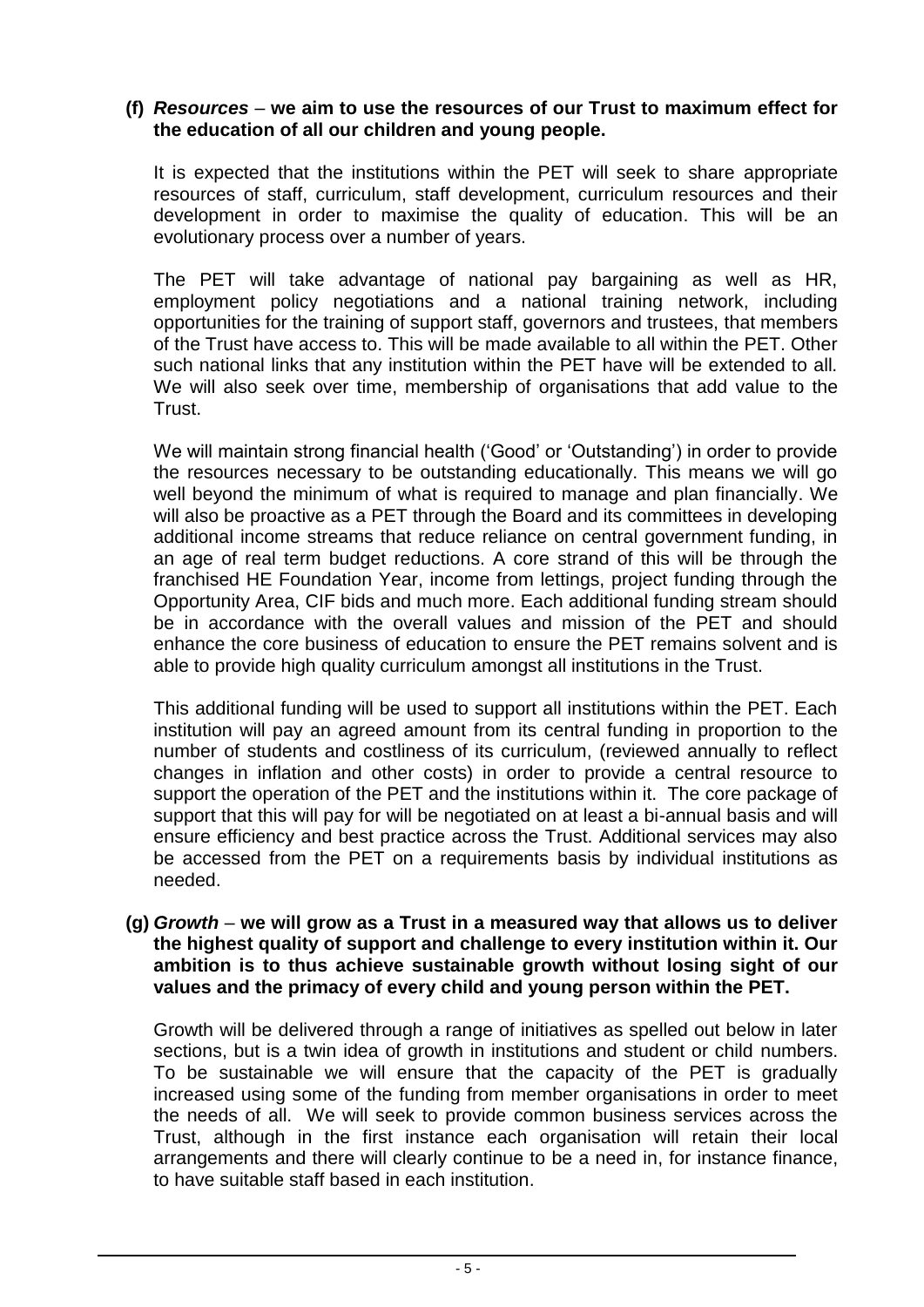The over-arching principle in growth of the PET is the evolutionary way we wish this to happen, with each new institution bringing its own strengths and ideas to supplement those of existing schools and colleges. This means we place a high value on fresh ideas balanced by the principles of the PET and practical experience of its operation over time. Each school that joins is of equal value and will have an equal voice in the strategic development of the PET.

#### **(h) Leadership and Governance** - **leaders, governors and trustees work closely together to implement the strategic ambitions of the PET**

Communication processes ensure governors and trustees are well informed so that they can effectively monitor the performance of individual institutions and the PET as a whole. Governors and trustees have the necessary skills and experience to perform their roles effectively. Composition of the governing and trustee boards reflect the pupils and students they serve in terms of ethnicity, gender and disability.

Leaders, governors and trustees will develop, agree and implement a programme of measures that effectively limit the impact of the COVID 19 pandemic on children, young people, staff and communities within the Trust. The measures will be adjusted for impact over time in order to ensure as rapid and effective a recovery as possible.

.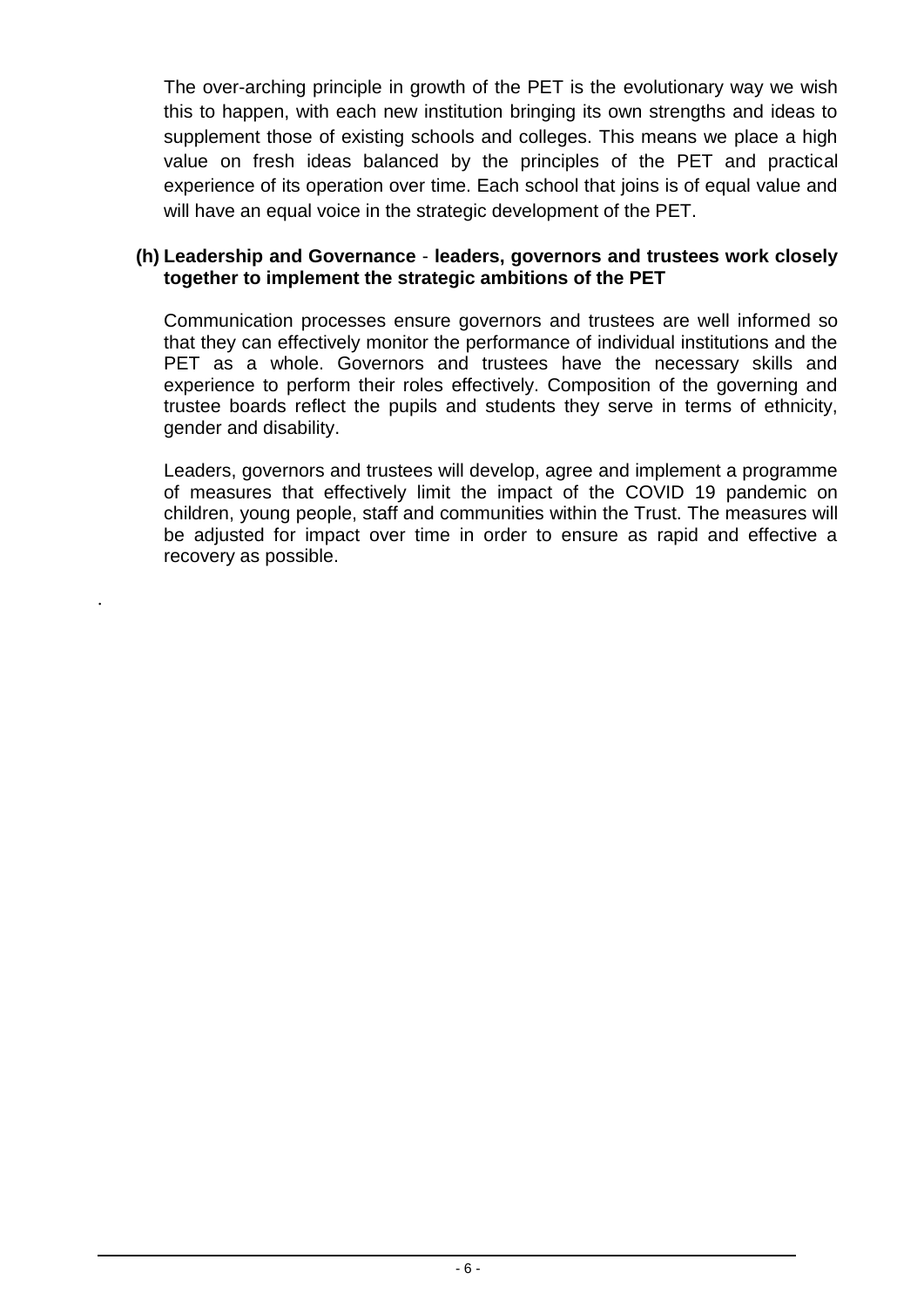## **STRATEGIC PLAN –NEXT STEPS & DEVELOPMENT PLANS**

In this section we outline a summary of actions to be taken by the PET, linked to its strategic aims. Each institution within the PET will have its own separate development plans in order to focus on their own individual priorities and which will be monitored through the governance structure of the Trust. However, in each case those plans will be linked to the over-arching PET Strategic Aims. This structure will avoid unnecessary duplication as the delivery of the collection of plans will result in delivery of the PET's aims as a whole.

The table below presents the College and the PET's strategic ambitions, and proposed actions in order to achieve them. The Sixth Form College, has also created a series of annual 'Development Plans', similar to Academy Development Plans, which address in more detail the actions required to achieve PET goals alongside detailed timings and review dates. The various school and college Development Plans, which will be the responsibility of designated members of the Senior Leadership Teams within each school and college, will be reported regularly to the sub groups of each local governing body and will shape the school, college and PET Business Cycles.

The annual plans referred to in the table below are those of the Sixth Form College, but over time as schools join, the relevant plans for those institutions will be referenced here also.

#### **PET**

| <b>Strategic Ambition</b>                                                                                                                                                            | <b>Annual</b><br><b>Plans</b>                   | What does success look like in 2023?                                                                                                                                                 | <b>Summary Actions</b>                                                                                                                                                                                                                                                                                            |
|--------------------------------------------------------------------------------------------------------------------------------------------------------------------------------------|-------------------------------------------------|--------------------------------------------------------------------------------------------------------------------------------------------------------------------------------------|-------------------------------------------------------------------------------------------------------------------------------------------------------------------------------------------------------------------------------------------------------------------------------------------------------------------|
| Curriculum – we will<br>maintain within the<br>PET a broad<br>curriculum which<br>values strong skills in<br><b>English and Maths and</b><br>access to the full<br>range of subjects | Curriculum<br>Development<br>and<br>Enhancement | Students reach their potential in spite of<br>$\bullet$<br>COVID 19 impact as suggested by external<br>data, and gaps between subgroups are no<br>wider than in the national cohort. | • Curriculum at transition points is<br>adjusted to provide enhanced support<br>for learners as they move phase<br>Additional TLA resources are<br>integrated into the curriculum to<br>enhance student recall and skill<br>development<br>Work-schemes are adjusted to take<br>account of the pandemic situation |
|                                                                                                                                                                                      |                                                 | Continued broad and appropriate curriculum<br>on offer, reflecting needs of children,<br>students, HE and industry. For example, in                                                  | Annual review of Curriculum across the<br>Trust and agree any changes. Match<br>this action with appropriate curriculum                                                                                                                                                                                           |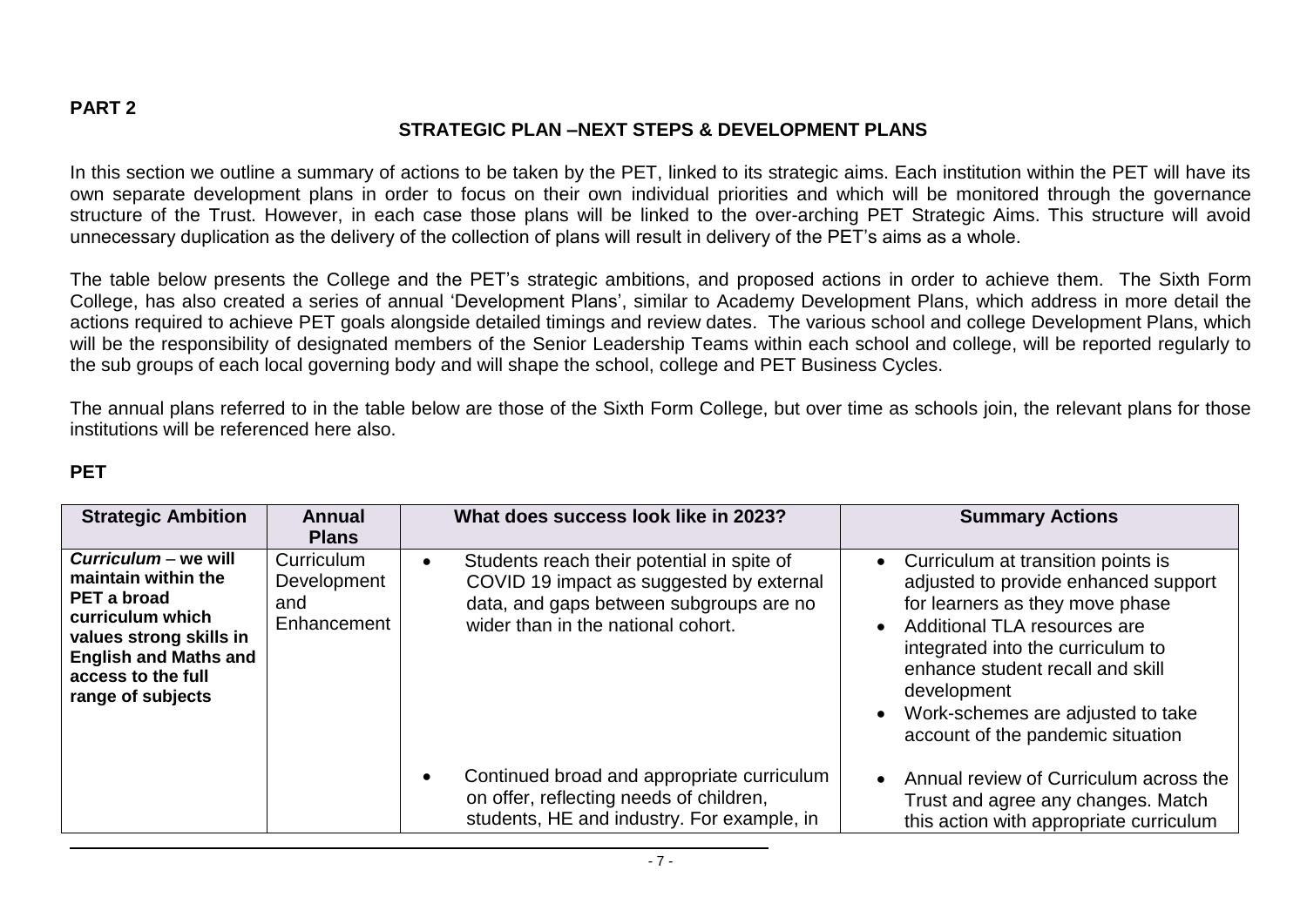| <b>Strategic Ambition</b> | <b>Annual</b><br><b>Plans</b> | What does success look like in 2023?                                                                                                                                                                                                                                                                                                                                                                                                                                                                                                                                                                                                                                                                                                                                                                                                                                                                                                                                                                                                                                                                                                                                                                                                                                                                                                                     | <b>Summary Actions</b>                                                                                                                                                                                                                                                                                                                                                                                                                                                                                                                                                                                                                                                                                                                                                                                                                                                                          |
|---------------------------|-------------------------------|----------------------------------------------------------------------------------------------------------------------------------------------------------------------------------------------------------------------------------------------------------------------------------------------------------------------------------------------------------------------------------------------------------------------------------------------------------------------------------------------------------------------------------------------------------------------------------------------------------------------------------------------------------------------------------------------------------------------------------------------------------------------------------------------------------------------------------------------------------------------------------------------------------------------------------------------------------------------------------------------------------------------------------------------------------------------------------------------------------------------------------------------------------------------------------------------------------------------------------------------------------------------------------------------------------------------------------------------------------|-------------------------------------------------------------------------------------------------------------------------------------------------------------------------------------------------------------------------------------------------------------------------------------------------------------------------------------------------------------------------------------------------------------------------------------------------------------------------------------------------------------------------------------------------------------------------------------------------------------------------------------------------------------------------------------------------------------------------------------------------------------------------------------------------------------------------------------------------------------------------------------------------|
|                           |                               | primary phase the development of an ever-<br>widening curriculum and experiences. At<br>secondary, subjects such as design and<br>performing arts will be encouraged. We aim<br>to cherish minority subjects. Specifically:<br>$\checkmark$ At KS5 a minimum of 30 courses for<br>students to select from at each<br>institution<br>$\checkmark$ At KS4, students to have a wide choice<br>(need to define) of 'open bucket' or non<br><b>EBACC</b> subjects<br>$\checkmark$ At KS4, all students to have access<br>beyond examined subjects to curricula<br>in creative and performing arts, sport,<br>technology/digital,<br>religious/cultural/citizenship education<br>$\checkmark$ KS2 curriculum should be sufficiently<br>varied beyond just a diet of Maths and<br>English: at KS2 an appropriate fraction<br>(need to define) of the curriculum is<br>devoted to subjects beyond Maths and<br>English – in particular science and<br>technology, creative and performing<br>arts, humanities, sport.<br>religious/cultural/citizenship<br>$\checkmark$ A balanced curriculum that allows and<br>encourages positive pathways across<br>all key phases – meaning a thread from<br>KS1 to KS5 is mapped across all major<br>subjects e.g. in Geography, History,<br>Maths, Science, English, Art, Digital. A<br>clear curriculum mapping ensuring | and staff planning based on up to date<br>data.<br>Continue to develop curriculum at<br>levels 2 and 4 post 16, reflecting on<br>prior experience.<br>At KS1 and 2 develop the curriculum<br>further to engage children in<br>applications of subject material and<br>also in 'mastery' of topics/skills as<br>appropriate.<br>Develop a plan for implementation of<br>mastery concept across all key stages<br>and subjects<br>At level 3 develop additionality beyond<br>3 A levels equivalent in study<br>programmes<br>At level 3 continue to refine the<br>vocational curriculum to provide<br>appropriate courses for all our students<br>- this will include further development<br>of BTEC courses as well as planning<br>and delivery of T level qualifications<br>Establish essential knowledge,<br>focusing on progression/sequence of<br>knowledge essential for each Key<br>Stage. |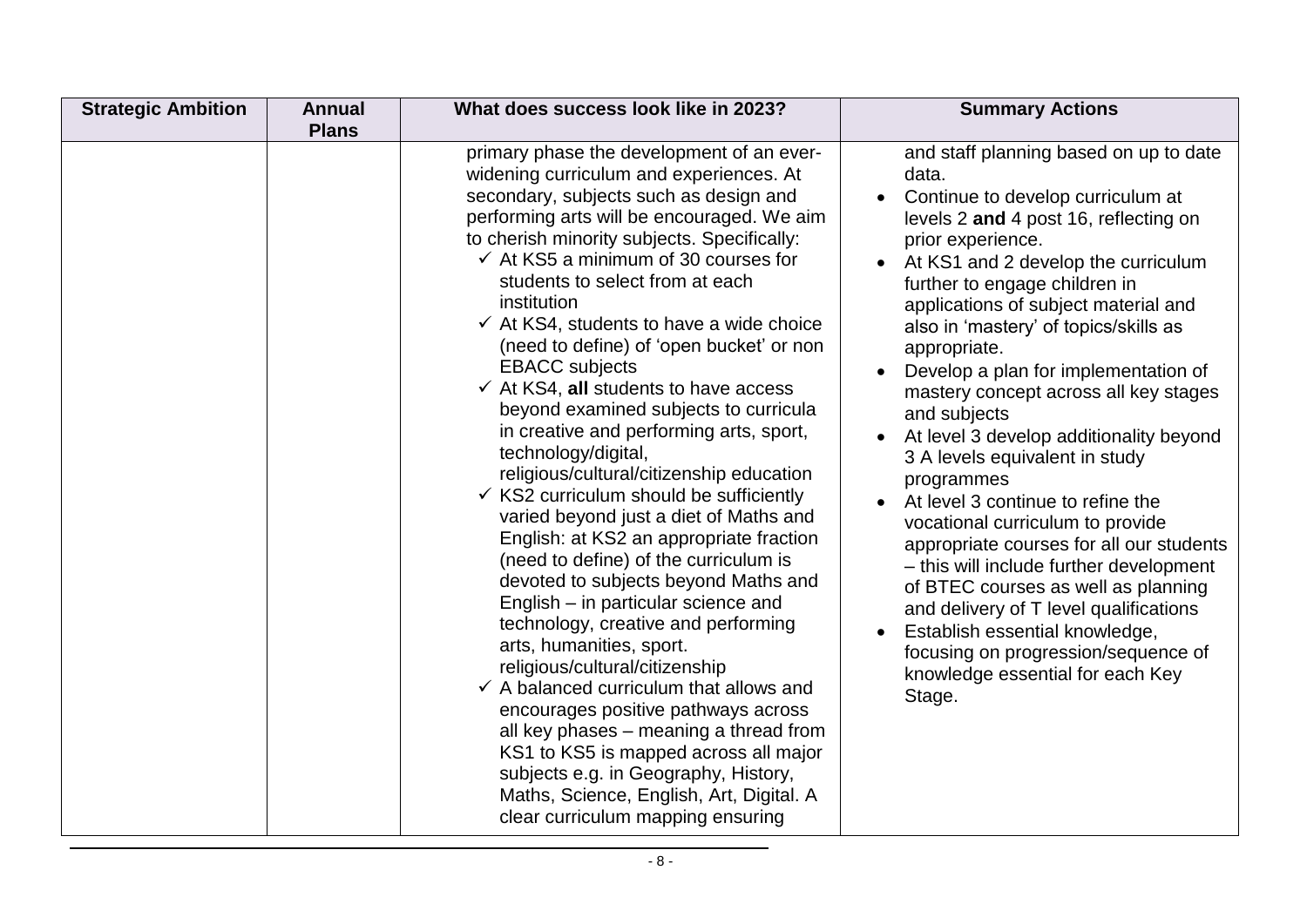| <b>Strategic Ambition</b> | <b>Annual</b><br><b>Plans</b> | What does success look like in 2023?                                                                                                                                                                                                                                                                                                                                                                                                                                                                                                                                                                                                                                                                                                                                                                                          | <b>Summary Actions</b>                                                                                                                                                                                                                                                                                                     |
|---------------------------|-------------------------------|-------------------------------------------------------------------------------------------------------------------------------------------------------------------------------------------------------------------------------------------------------------------------------------------------------------------------------------------------------------------------------------------------------------------------------------------------------------------------------------------------------------------------------------------------------------------------------------------------------------------------------------------------------------------------------------------------------------------------------------------------------------------------------------------------------------------------------|----------------------------------------------------------------------------------------------------------------------------------------------------------------------------------------------------------------------------------------------------------------------------------------------------------------------------|
|                           |                               | smooth transition across key phases will<br>be in place.<br>$\checkmark$ The above means that every child and<br>young person will: have a programme of<br>study which develops the creative skill<br>set and includes sporting activities<br>$\checkmark$ Alongside their main programme of<br>study, all students, will have the<br>opportunity to take part in a range of<br>enrichment activities to support and<br>enhance their learning and skills<br>A reputation for a distinctive, innovative &<br>$\bullet$<br>exciting curriculum that attracts students<br>from across the region wanting an academic<br>education. This should be indicated by<br>rising number of applications beyond<br>demographic bulge and student/parent<br>feedback on questionnaires regarding<br>reasons for joining PET institutions. | Further develop breadth and variety of<br>student enrichment activities across<br>the PET.<br>Continue to develop curriculum breadth<br>at all key stages e.g. the expansion of<br>the EPQ at level 3, the Duke of<br>Edinburgh Award, the integration of<br>practical curriculum days into the<br>primary curriculum etc. |
|                           |                               | A planned, managed transition plan is in<br>$\bullet$<br>place as the vocational curriculum adjusts<br>nationally to the onset of T Levels and pre T<br>Levels at KS5 and KS4. This will focus on<br>key areas of strength and local industrial<br>need such as science, health, business/law,<br>education. In practice we would expect one<br>course in 2020-21 (20 students), three in<br>2021-22 (70-80 students), five in 2022-23<br>(circa 120 students) – spread across<br>multiple sites and including both primary<br>and secondary colleagues in delivery.                                                                                                                                                                                                                                                          | A T level strategic intent and<br>implementation plan to be produced<br>and enacted                                                                                                                                                                                                                                        |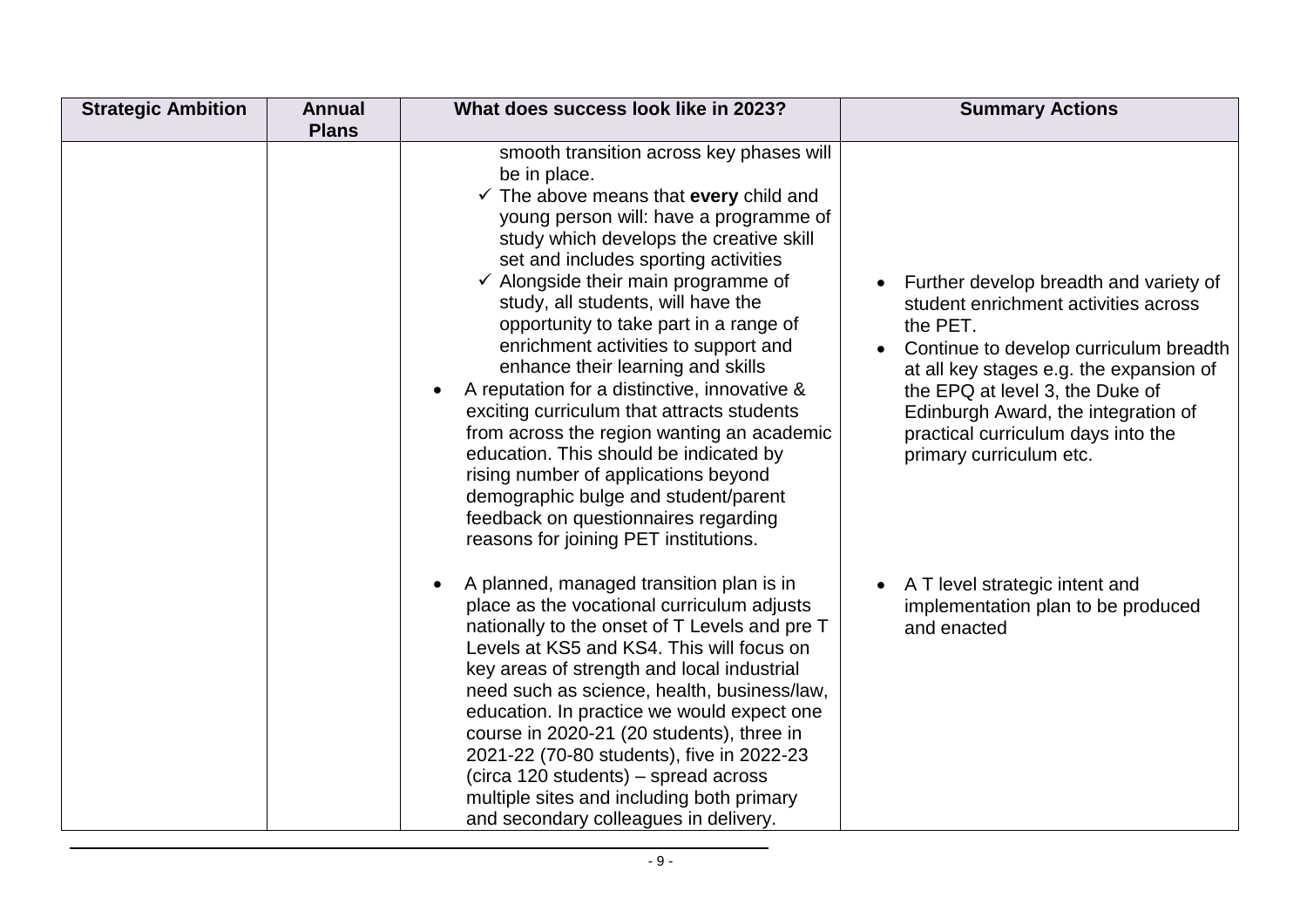| <b>Strategic Ambition</b>                                                                                                                                                    | <b>Annual</b>                                                               | What does success look like in 2023?                                                                                                                                                                                                                                                                                                                                                                                                                                                                                                                                                                                                                                                                                                                                                                                                                 | <b>Summary Actions</b>                                                                                                                                                                                                                                                                                                                                                                                            |
|------------------------------------------------------------------------------------------------------------------------------------------------------------------------------|-----------------------------------------------------------------------------|------------------------------------------------------------------------------------------------------------------------------------------------------------------------------------------------------------------------------------------------------------------------------------------------------------------------------------------------------------------------------------------------------------------------------------------------------------------------------------------------------------------------------------------------------------------------------------------------------------------------------------------------------------------------------------------------------------------------------------------------------------------------------------------------------------------------------------------------------|-------------------------------------------------------------------------------------------------------------------------------------------------------------------------------------------------------------------------------------------------------------------------------------------------------------------------------------------------------------------------------------------------------------------|
| Quality - we will strive<br>to be outstanding in all<br>aspects of teaching,<br>learning and<br>assessment and to<br>develop a strong<br>identity as a learning<br>community | <b>Plans</b><br>Teaching and<br>Learning<br>Finance and<br><b>Resources</b> | Learners make good or outstanding<br>$\bullet$<br>progress across all key stages through<br>consistently good or outstanding teaching<br>and learning.<br>Improved value-added to at least zero by<br>2022 (at both KS4 and 5)<br>KS2 outcomes overall at least in line with<br>national averages<br>Greater depth figures for Maths and English<br>$\bullet$<br>at KS2 to be at least in line with national<br>averages<br>A greater proportion at KS2 both achieving                                                                                                                                                                                                                                                                                                                                                                               | Develop across the PET approaches to<br>successfully implementing the<br>curriculum at every key stage, with a<br>set of strategies to promote the<br>necessary skillsets e.g. problem-<br>solving, communication, love of<br>reading.<br>Over-arching school/college<br>improvement plans enacted<br>School and college quality assurance<br>and improvement systems are used<br>robustly to monitor and support |
|                                                                                                                                                                              |                                                                             | national reading and writing standards and<br>expressing love of reading. These should be<br>at least in line with national averages. This<br>can also be measured by student and<br>parent voice responses, volume of books<br>read per child and above average scores in<br>English assessments.<br>Gaps in key groups reduced to below<br>national gaps. These should be at least in<br>line with national gaps but we aim for<br>existing gaps to have halved by 2023<br>Raw outcomes in line with or higher than<br>national benchmarks in terms of pass rate<br>and high grades at all levels. In practice this<br>should entail where relevant attainment on<br>at least the third quintile.<br>Students have well-developed 'softer'<br>$\bullet$<br>skillsets around resilience, communication,<br>problem solving, independence of thought | improvements in teacher practice                                                                                                                                                                                                                                                                                                                                                                                  |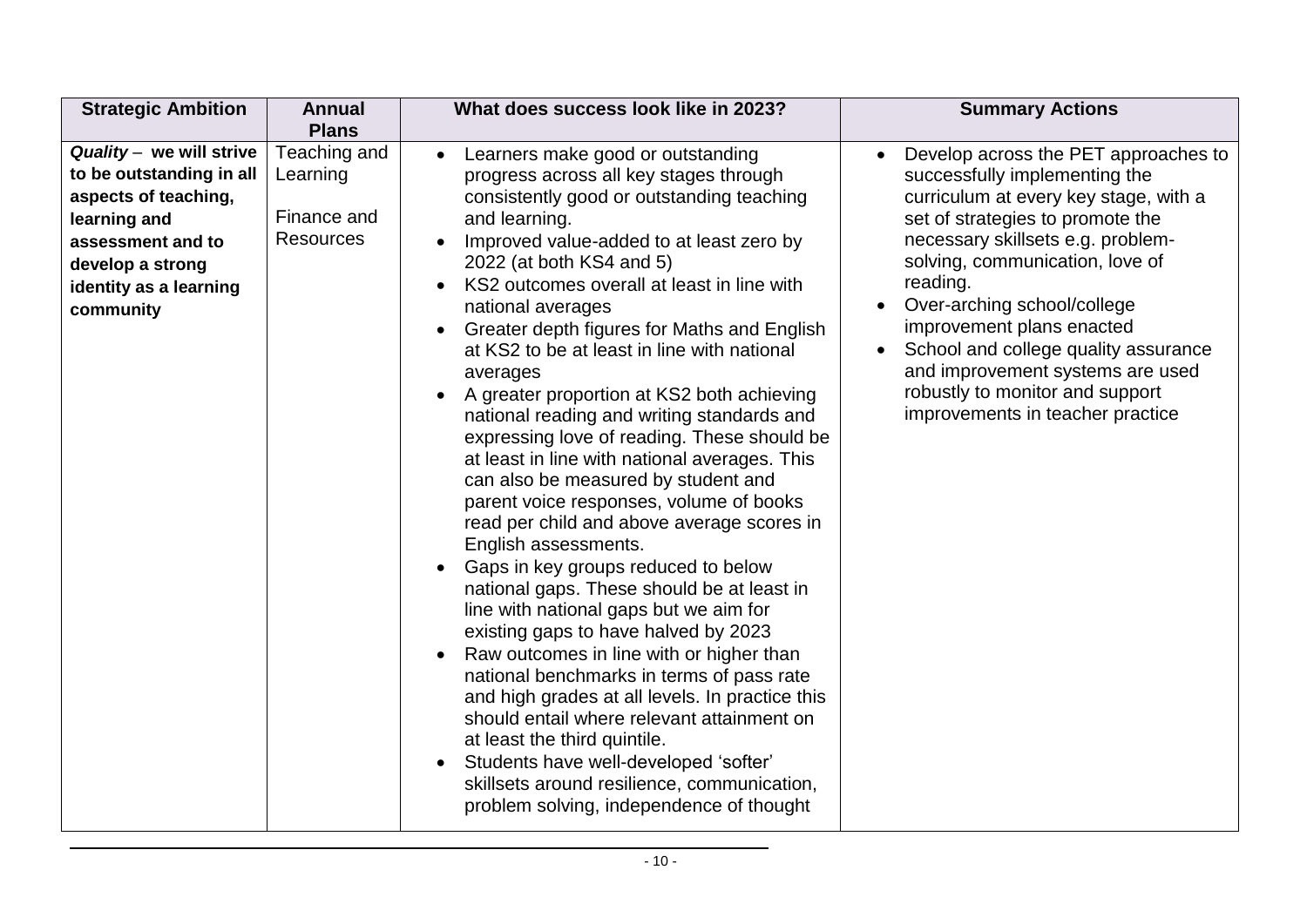| etc. (evidenced by above average<br>attendance, retention rates above national,<br>high progression rates as below and low<br>NEET figures $-$ at most 1%)<br>The proportion of KS4 and KS5 students in<br>sustained employment, higher education or<br>training after leaving each institution to be at<br>least 90% |                                       |
|-----------------------------------------------------------------------------------------------------------------------------------------------------------------------------------------------------------------------------------------------------------------------------------------------------------------------|---------------------------------------|
| Student attendance and retention figures                                                                                                                                                                                                                                                                              | Continue to develop the role and      |
| above average for each key phase of                                                                                                                                                                                                                                                                                   | efficacy of the core teaching and     |
| education.                                                                                                                                                                                                                                                                                                            | learning group to deliver:            |
| Greater proportion of staff graded at least                                                                                                                                                                                                                                                                           | $\circ$ CPD based on identified needs |
| Good – we aim at this being at least 90% of                                                                                                                                                                                                                                                                           | and priorities (e.g. assessment       |
| staff by 2021. At all levels, aim for teaching                                                                                                                                                                                                                                                                        | for learning, stretch and             |
| & learning to be never less than 'good' as                                                                                                                                                                                                                                                                            | challenge, questioning,               |
| measured by learning walks, faculty/subject                                                                                                                                                                                                                                                                           | development of reading and            |
| reviews, student voice                                                                                                                                                                                                                                                                                                | problem-solving)                      |
| Greater innovation and creativity in the                                                                                                                                                                                                                                                                              | Monitoring of quality                 |
| classroom alongside consistent stretch and                                                                                                                                                                                                                                                                            | $\circ$                               |
| challenge, high quality questioning,                                                                                                                                                                                                                                                                                  | Mentoring for staff including         |
| differentiation and assessment for learning -                                                                                                                                                                                                                                                                         | $\circ$                               |
| see lesson obs. and learning walk data.                                                                                                                                                                                                                                                                               | deployment of outstanding             |
| (e.g. all eight college TLA objectives to be                                                                                                                                                                                                                                                                          | teachers and school                   |
| RAG rated green)                                                                                                                                                                                                                                                                                                      | equivalents.                          |
| Staff say they feel valued and supported in                                                                                                                                                                                                                                                                           | A programme of sharing best           |
| improving practice according to staff                                                                                                                                                                                                                                                                                 | $\circ$                               |
| surveys and other soft data                                                                                                                                                                                                                                                                                           | practice                              |
| Students on average say they believe TLA                                                                                                                                                                                                                                                                              | Increased participation of            |
| is at least good and develops the skills and                                                                                                                                                                                                                                                                          | $\circ$                               |
| knowledge necessary for successful                                                                                                                                                                                                                                                                                    | effective student voice in-year       |
| progression                                                                                                                                                                                                                                                                                                           | supporting necessary changes          |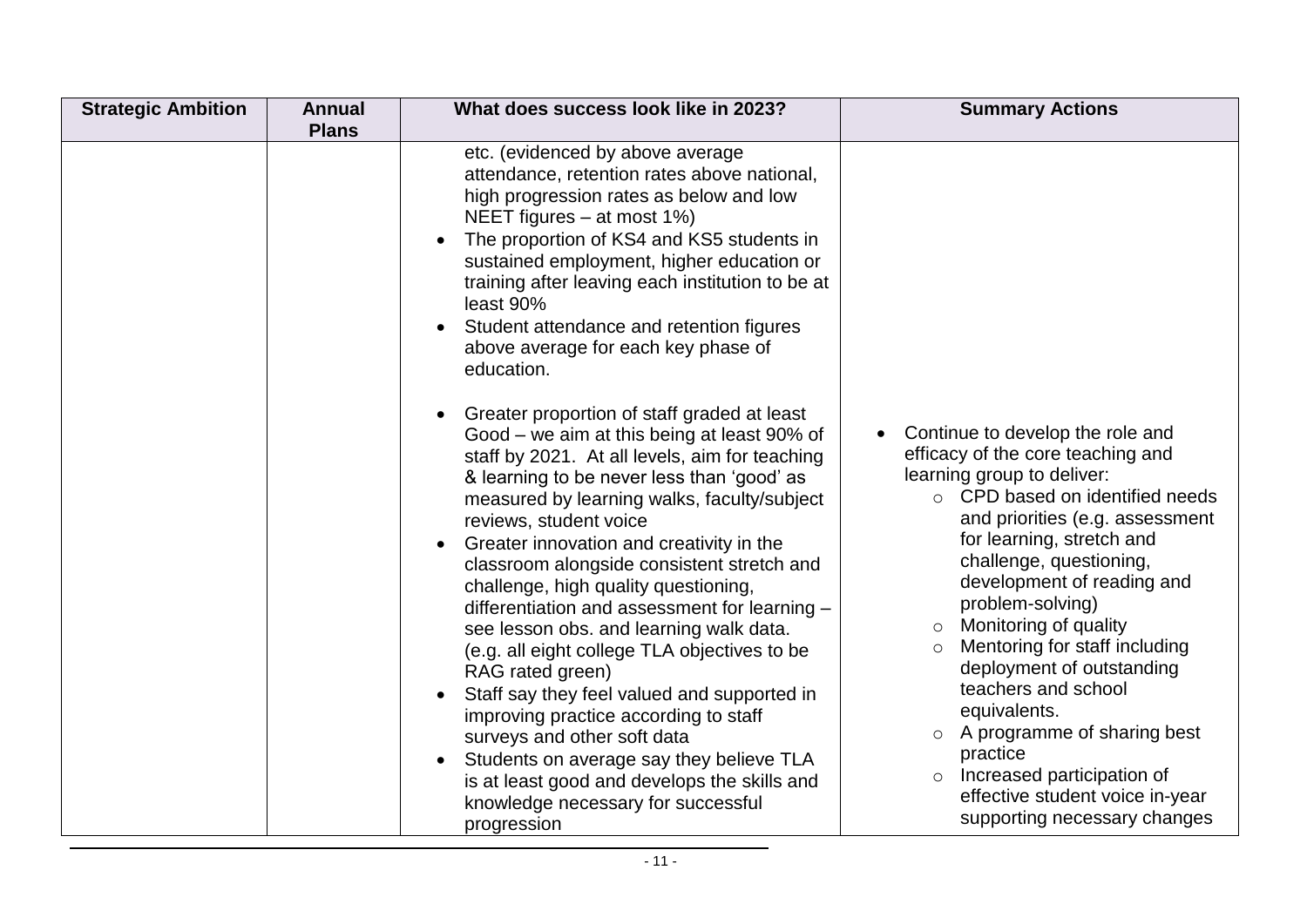| <b>Strategic Ambition</b><br><b>Annual</b><br><b>Plans</b> | What does success look like in 2023?                                                                                                                                                              |                                           | <b>Summary Actions</b>                                                                                                                                                                                                                                                                                                                                                                                                                                                                                                                                                                                                                                                                                                                                                                                                                       |
|------------------------------------------------------------|---------------------------------------------------------------------------------------------------------------------------------------------------------------------------------------------------|-------------------------------------------|----------------------------------------------------------------------------------------------------------------------------------------------------------------------------------------------------------------------------------------------------------------------------------------------------------------------------------------------------------------------------------------------------------------------------------------------------------------------------------------------------------------------------------------------------------------------------------------------------------------------------------------------------------------------------------------------------------------------------------------------------------------------------------------------------------------------------------------------|
|                                                            | Performance Management is used to<br>$\bullet$<br>ensure that all teachers are meeting the<br>expected standards.<br>A resource sharing mechanism for TLA in<br>place and actively used by staff. | $\circ$<br>$\circ$<br>$\circ$<br>practice | to delivery<br>An integrated system of lesson<br>observation/learning walks and<br>development of TLA in place,<br>building on the practices of all<br>institutions which promotes<br>innovation and supports staff<br>developing practice. This will<br>develop over time and reflect<br>the nuances and needs of each<br>school/college.<br>Ongoing commissioning of, and<br>utilisation of, the outcome of<br>action research. Active<br>engagement with evidence-<br>informed research.<br>Development of professional<br>learning communities with key<br>foci based on TLA Trust<br>priorities<br>All subject teams to take advantage of<br>at least one external visit to improve<br>Put in place the development and<br>sharing of resources for TLA across<br>the PET utilising shared online<br>platforms to enable this to happen |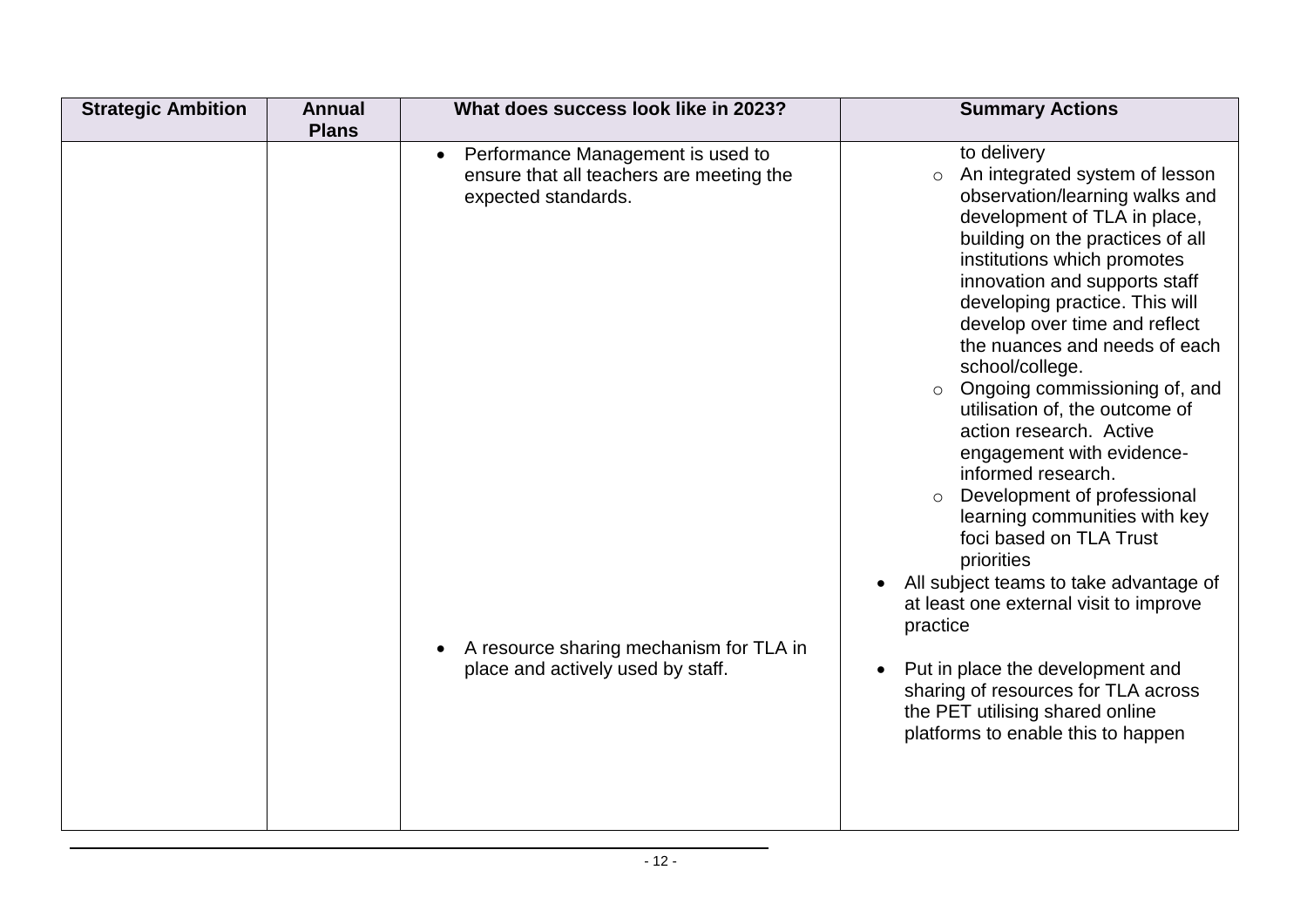| <b>Strategic Ambition</b>                                                                                                                                                                                                                                                                                 | <b>Annual</b><br><b>Plans</b>                                             | What does success look like in 2023?                                                                                                                                                                                                                                                                                                                                                                                                                                                                                                                                                                                                                                               | <b>Summary Actions</b>                                                                                                                                                                                                                                                                                                                                                                                                                                                                                |
|-----------------------------------------------------------------------------------------------------------------------------------------------------------------------------------------------------------------------------------------------------------------------------------------------------------|---------------------------------------------------------------------------|------------------------------------------------------------------------------------------------------------------------------------------------------------------------------------------------------------------------------------------------------------------------------------------------------------------------------------------------------------------------------------------------------------------------------------------------------------------------------------------------------------------------------------------------------------------------------------------------------------------------------------------------------------------------------------|-------------------------------------------------------------------------------------------------------------------------------------------------------------------------------------------------------------------------------------------------------------------------------------------------------------------------------------------------------------------------------------------------------------------------------------------------------------------------------------------------------|
| Community - we will<br>develop strength in<br>community and an<br>education that goes<br>beyond qualifications,<br>helping every young<br>person to value<br>themselves within the<br>family of the Trust and<br>to explore and develop<br>a range of softer skills<br>to make them ready to<br>progress. | <b>Student</b><br>Experience,<br>behaviour<br>and personal<br>development | High levels of student, parental or carer<br>$\bullet$<br>satisfaction (in excess of 95% for students)<br>High levels of satisfaction and emotional<br>$\bullet$<br>wellbeing as measured by questionnaire<br>responses, attendance and retention<br>(attendance to meet minimum standards<br>across all phases, and retention post 16 to<br>exceed national benchmarks using SFCA<br><b>Six Dimensions tool)</b><br>A harmonious and tolerant community with<br>negligible incidents of bullying, or anti-social<br>behaviour.<br>Institutions across the Trust will minimise<br>instances of permanent and fixed term<br>exclusions. Off-rolling is a practice we will<br>avoid. | Ensuring that all students receive the<br>support they need, at the time of need,<br>in an appropriate manner. The<br>necessary actions are detailed in the<br>relevant individual Personal<br>Development and Behaviour Plans for<br>each institution<br>• Establish a series of community events<br>Trust-wide<br>Curriculum and support for learners at<br>risk of exclusion or who are vulnerable<br>is reviewed at each institution to<br>ensure it is appropriately supportive<br>and inclusive |
|                                                                                                                                                                                                                                                                                                           |                                                                           | Students and staff across the PET<br>participate in activities which support a<br>range of charitable and similar organisations<br>(at least two activities per institution per<br>year)<br>All children and young people to be involved<br>in at least one community event per year<br>Student and staff successes celebrated in a<br>variety of ways through the academic year<br>as evidenced through commendations,<br>prizes, press releases, social media posts<br>etc.                                                                                                                                                                                                      | Develop bespoke programmes for<br>students across the PET such as<br>leadership programme, Debating<br>Society and History Society, DofE<br>Develop cross PET competitions in e.g.<br>drama, science, writing<br>Mentoring programme initiated PET-<br>wide<br>Rewards and prize events developed<br>Enrichment activities and clubs and<br>societies programme developed and<br>extended.                                                                                                            |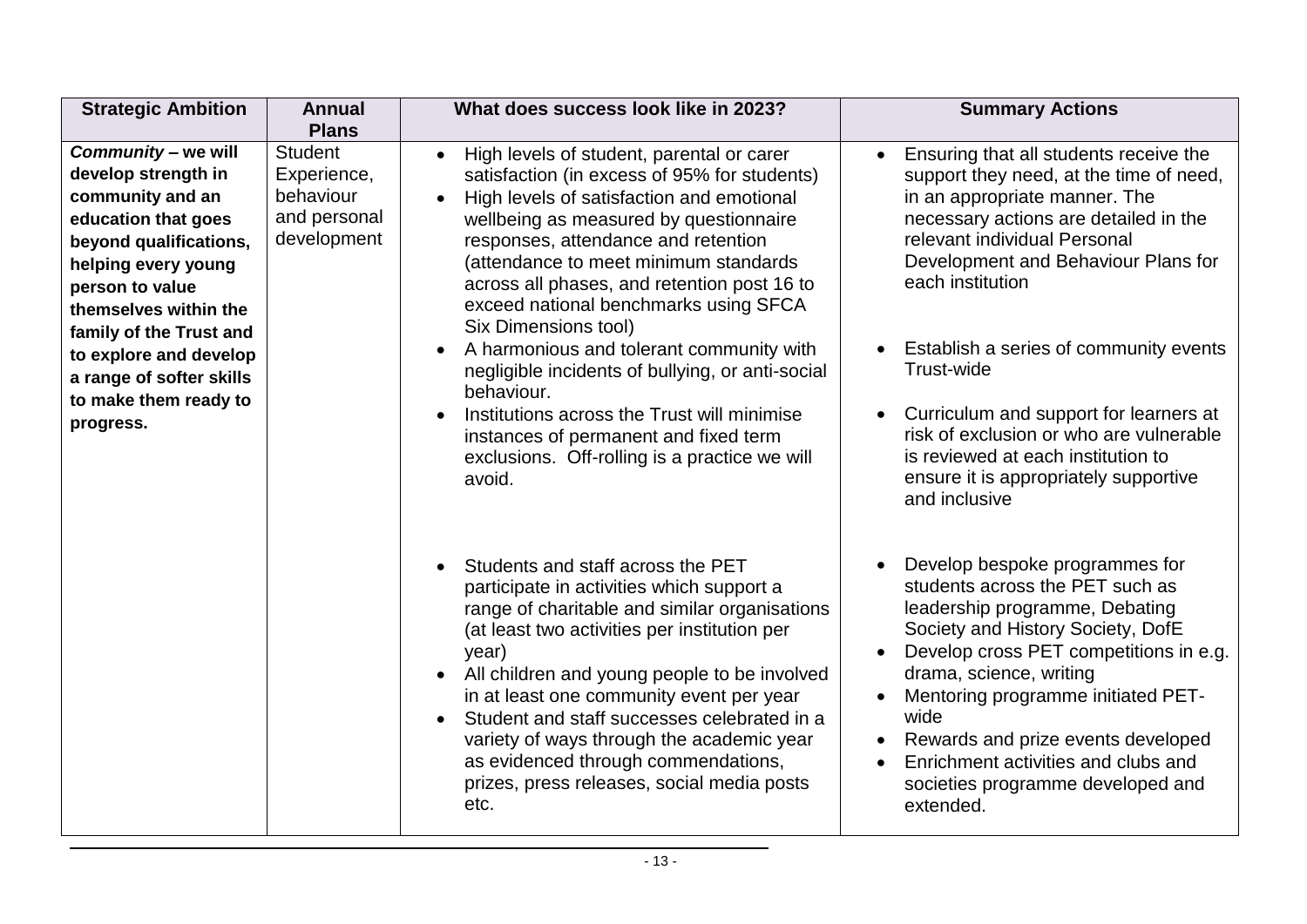| <b>Strategic Ambition</b> | <b>Annual</b><br><b>Plans</b> | What does success look like in 2023?                                                                                                                                                                                                                                                                                                                                                                                        | <b>Summary Actions</b>                                                                                                                                                                                                                                                                                                                                                                                                                                                                                                                                                                                                                                                                                                                                                                                                                                                                                                                                                                                                                                                                                          |
|---------------------------|-------------------------------|-----------------------------------------------------------------------------------------------------------------------------------------------------------------------------------------------------------------------------------------------------------------------------------------------------------------------------------------------------------------------------------------------------------------------------|-----------------------------------------------------------------------------------------------------------------------------------------------------------------------------------------------------------------------------------------------------------------------------------------------------------------------------------------------------------------------------------------------------------------------------------------------------------------------------------------------------------------------------------------------------------------------------------------------------------------------------------------------------------------------------------------------------------------------------------------------------------------------------------------------------------------------------------------------------------------------------------------------------------------------------------------------------------------------------------------------------------------------------------------------------------------------------------------------------------------|
|                           |                               | Parental engagement increased with at<br>least two thirds of parents attending each<br>institution (for parents' evenings and other<br>events) at least once a year by 2023 and at<br>least 75% accessing school or college data<br>online where relevant<br>A decrease in Core Score Outcome<br>Measures at the end of counselling to<br>indicate effective therapeutic intervention<br>(due to higher student resilience) | Each institution to have a named member of<br>their management team to take specific<br>responsibility for parental engagement within<br>their institution. Role to include:<br>Development, implementation and<br>$\bullet$<br>evaluation of parental engagement<br>strategies.<br>Communication of the importance of<br>$\bullet$<br>parental engagement to staff within<br>their institution.<br>A commitment to identifying hard-to-<br>$\bullet$<br>reach parents and persistence in trying<br>to engage them in their young person's<br>education.<br>Overseeing the development of IT<br>solutions or other relevant strategies to<br>enhance communication between<br>parents and their institution.<br>Attendance at termly PET Parental<br>$\bullet$<br>Engagement meetings to share good<br>practice and to support the<br>development of proposed strategies.<br>Development of a Parental<br>$\bullet$<br>Engagement Policy for their institution.<br>Student wellbeing strategy developed<br>and implemented with programmes<br>and activities to promote the health and<br>wellbeing of students |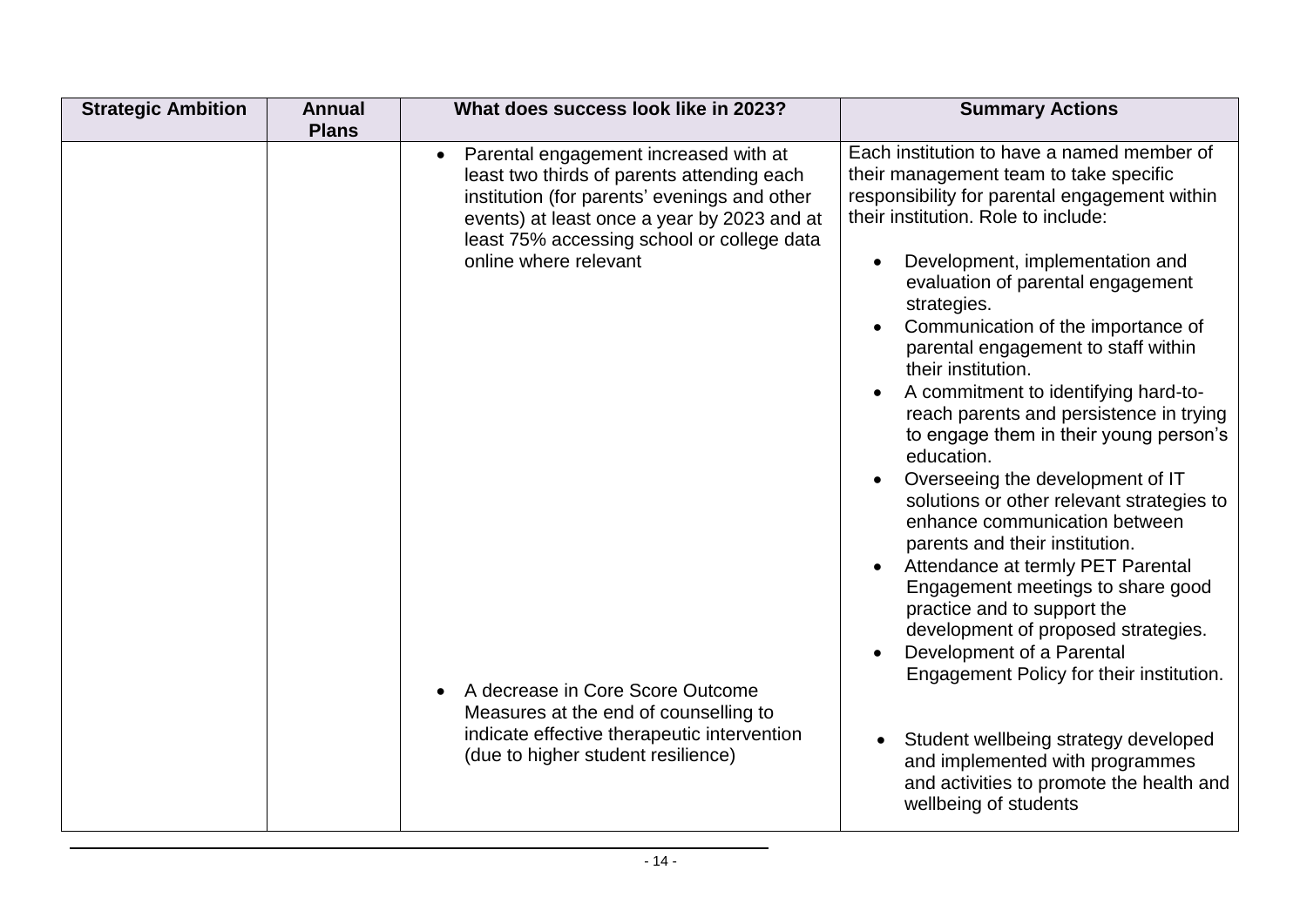| <b>Strategic Ambition</b>                                                                                                                                                                                                              | <b>Annual</b><br><b>Plans</b>                                                                         | What does success look like in 2023?                                                                                                                                                                                                                                                                                                                                                                                                                                                                                                                                                                                                                                                                                                                                                                                                                                                                                                           | <b>Summary Actions</b>                                                                                                                                                                                                                                                                                                                                                                                                                                                                                                                                                                                                                                                                                                                                                                                                   |
|----------------------------------------------------------------------------------------------------------------------------------------------------------------------------------------------------------------------------------------|-------------------------------------------------------------------------------------------------------|------------------------------------------------------------------------------------------------------------------------------------------------------------------------------------------------------------------------------------------------------------------------------------------------------------------------------------------------------------------------------------------------------------------------------------------------------------------------------------------------------------------------------------------------------------------------------------------------------------------------------------------------------------------------------------------------------------------------------------------------------------------------------------------------------------------------------------------------------------------------------------------------------------------------------------------------|--------------------------------------------------------------------------------------------------------------------------------------------------------------------------------------------------------------------------------------------------------------------------------------------------------------------------------------------------------------------------------------------------------------------------------------------------------------------------------------------------------------------------------------------------------------------------------------------------------------------------------------------------------------------------------------------------------------------------------------------------------------------------------------------------------------------------|
|                                                                                                                                                                                                                                        |                                                                                                       |                                                                                                                                                                                                                                                                                                                                                                                                                                                                                                                                                                                                                                                                                                                                                                                                                                                                                                                                                | Counselling service referrals regularly<br>$\bullet$<br>reviewed to ensure students are<br>getting appropriate support within<br>college and suitable referrals made to<br>external services such as CAMHS<br>when students are identified with<br>significant psychological distress<br>and/or potential risk.                                                                                                                                                                                                                                                                                                                                                                                                                                                                                                          |
| Progression - alumni<br>of the PET will all<br>ultimately progress on<br>to good quality degree<br>courses or<br>apprenticeships. We<br>aim to have near zero<br>NEET (no more than<br>1%) young people after<br>they leave the Trust. | <b>Curriculum</b><br>Development<br>and<br>Enhancement<br>(including)<br><b>Futures</b><br>Programme) | Maximum of 1% NEETs upon successful<br>$\bullet$<br>completion of courses.<br>Over 90% of former PET students in<br>sustained employed or education post 18<br>Increased proportion of children and young<br>$\bullet$<br>people progressing to courses or<br>employment linked to LEP priorities and in<br>excess of 75% by 2021<br>A high proportion of post 16 learners from<br>socially deprived backgrounds progress to<br>university (in excess of 65% and including<br>degree apprenticeships)<br>Increased participation in experiences of<br>work (all post 16 and majority of students at<br>KS4) At KS2 and 3, at least 2 interactions<br>per year with business or similar activities<br>An appropriate package of employability<br>and progression opportunities for KS2<br>students in place in each primary institution,<br>relevant to this phase by 2020. Active<br>promotion of STEM employment<br>opportunities within KS2. | <b>Ensure Careers Strategy guidelines</b><br>are embedded in all institutions.<br>Programme expanded to primary<br>phase by 2020 - Primary partners to<br>explicitly avoid gender stereotyping.<br>All institutions develop a range of new<br>employer links<br>All students supported to take<br>advantage of the work related and<br>university opportunities<br>Clear and effective monitoring in place<br>of student engagement with employers<br>and universities<br>Further development of the full range<br>of IAG across the Trust following a<br>review of practice<br>Equip students with the soft skills for<br>$\bullet$<br>them to be successful through a range<br>of in and out of class strategies<br>Develop the High Achievers, HAS and<br>HE+ programmes further<br>Year 10 and Year 5 HAS programmes |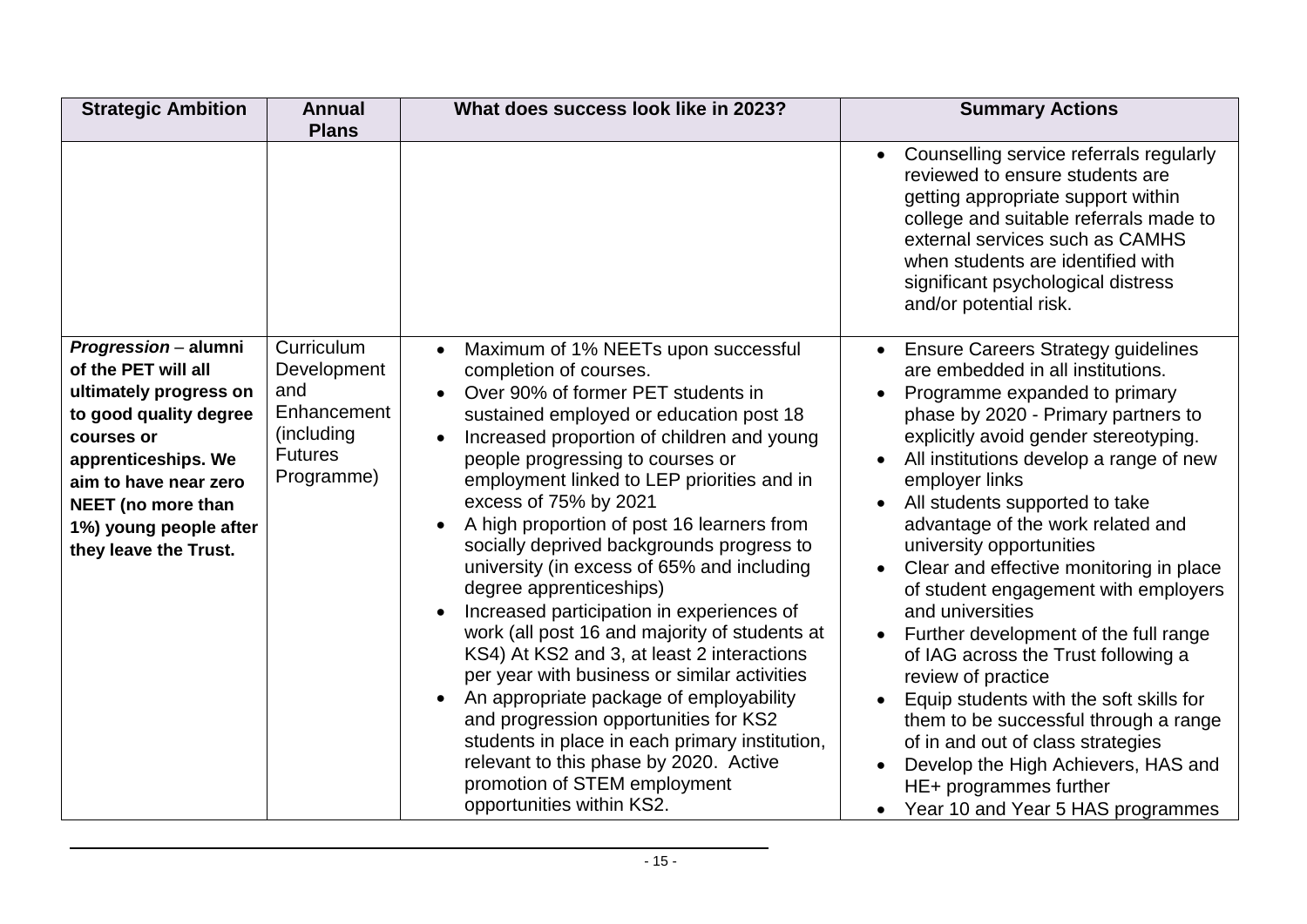| <b>Strategic Ambition</b> | <b>Annual</b><br><b>Plans</b> | What does success look like in 2023?                                                                                                                                                                                                                                                                                                                                                                                                                                                                                                                                                                                                                                                                                                                                                                                                                                                                                                                                                                                                                                                                                                                             | <b>Summary Actions</b>                                                                                                                                                                                                                                         |
|---------------------------|-------------------------------|------------------------------------------------------------------------------------------------------------------------------------------------------------------------------------------------------------------------------------------------------------------------------------------------------------------------------------------------------------------------------------------------------------------------------------------------------------------------------------------------------------------------------------------------------------------------------------------------------------------------------------------------------------------------------------------------------------------------------------------------------------------------------------------------------------------------------------------------------------------------------------------------------------------------------------------------------------------------------------------------------------------------------------------------------------------------------------------------------------------------------------------------------------------|----------------------------------------------------------------------------------------------------------------------------------------------------------------------------------------------------------------------------------------------------------------|
|                           |                               | Each institution is Gatsby benchmark<br>$\bullet$<br>compliant<br>Positive student and employer voice about<br>the programme and IAG support providing<br>realistic and meaningful opportunities for all<br>students to develop the skills and attributes<br>necessary for success<br>HAS and HE Plus programmes continue<br>post Opportunity Area with sufficient<br>funding, at least 140 learners per<br>programme and at least 80% satisfaction<br>ratings<br>HAS and HE Plus participants have a<br>statistically greater than average<br>progression to HE destinations<br>Year 10 and Year 5 HAS programmes in<br>$\bullet$<br>place with at least 100 students each<br>Increased participation at both UL and<br>international, university and prestigious<br>university destinations. We aim at in excess<br>of 25% of university offers being to Russell<br>Group universities by 2023 (taking into<br>account those progressing to university or<br>taking a gap year prior to progression) and<br>75% or higher progression to university<br>overall<br>The love of learning is embedded and<br>consistent through progression across all<br>phases. | designed and delivered, adjusted for<br>impact<br>Mentoring programmes to support<br>aspiring medical students.<br>Develop PET-wide approaches to<br>transition between phases, sharing<br>best practice and providing relevant<br>staff training and support. |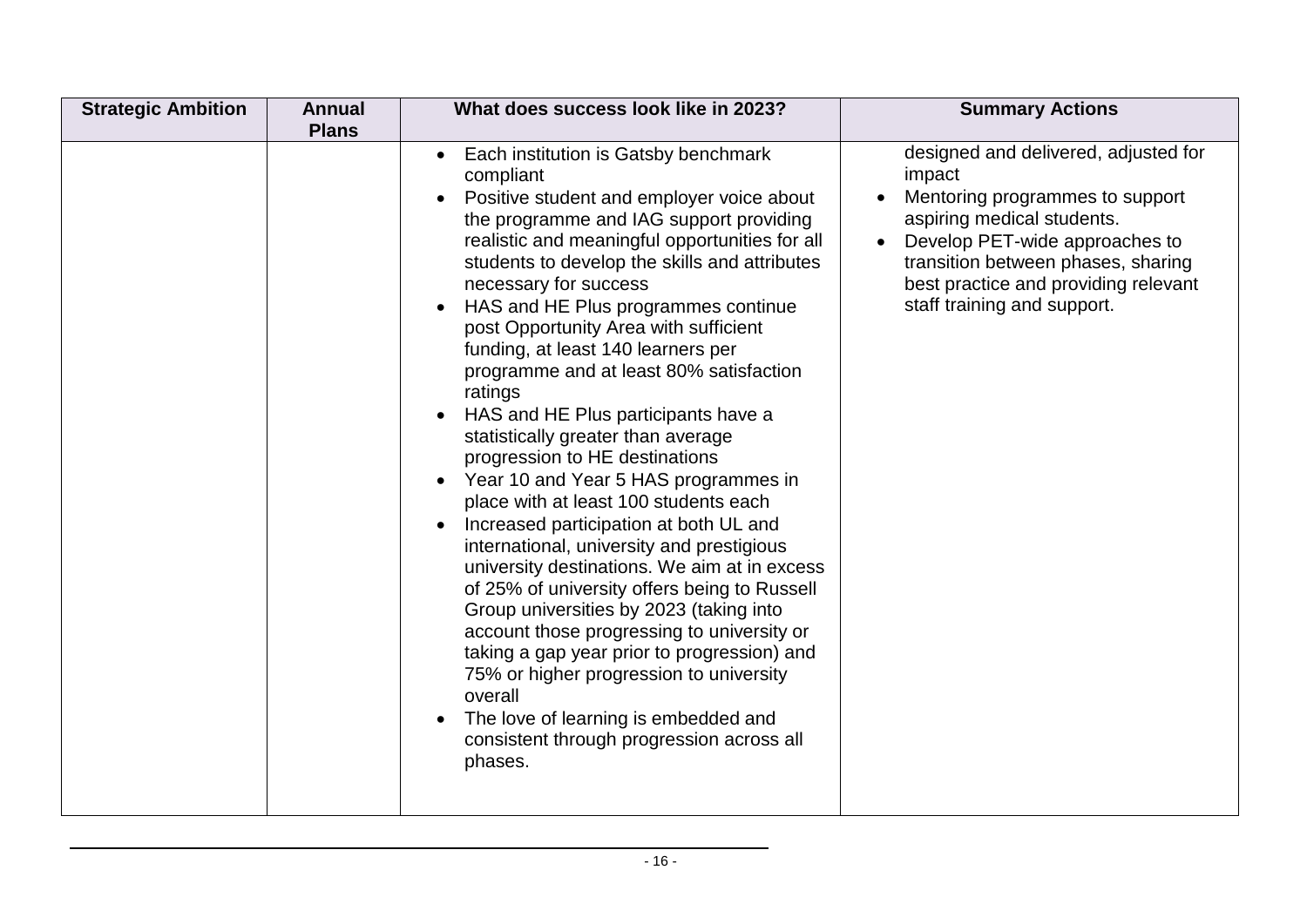| <b>Strategic Ambition</b>                                                                                                                        | <b>Annual</b>                   | What does success look like in 2023?                                                                                                                                                                                                                                                                                                                                                                                                                                                                                                                                                                                                                                                                                                                                                                                                                                                                                                                                                                                                                                                                                                                                                                                                                                                                               | <b>Summary Actions</b>                                                                                                                                                                                                                                                                                                                                                                                                                                                                                                                                                                                                                                                                                                                                                                                                                                                                                                                                                                                                                                                                                                                                             |
|--------------------------------------------------------------------------------------------------------------------------------------------------|---------------------------------|--------------------------------------------------------------------------------------------------------------------------------------------------------------------------------------------------------------------------------------------------------------------------------------------------------------------------------------------------------------------------------------------------------------------------------------------------------------------------------------------------------------------------------------------------------------------------------------------------------------------------------------------------------------------------------------------------------------------------------------------------------------------------------------------------------------------------------------------------------------------------------------------------------------------------------------------------------------------------------------------------------------------------------------------------------------------------------------------------------------------------------------------------------------------------------------------------------------------------------------------------------------------------------------------------------------------|--------------------------------------------------------------------------------------------------------------------------------------------------------------------------------------------------------------------------------------------------------------------------------------------------------------------------------------------------------------------------------------------------------------------------------------------------------------------------------------------------------------------------------------------------------------------------------------------------------------------------------------------------------------------------------------------------------------------------------------------------------------------------------------------------------------------------------------------------------------------------------------------------------------------------------------------------------------------------------------------------------------------------------------------------------------------------------------------------------------------------------------------------------------------|
|                                                                                                                                                  | <b>Plans</b>                    |                                                                                                                                                                                                                                                                                                                                                                                                                                                                                                                                                                                                                                                                                                                                                                                                                                                                                                                                                                                                                                                                                                                                                                                                                                                                                                                    |                                                                                                                                                                                                                                                                                                                                                                                                                                                                                                                                                                                                                                                                                                                                                                                                                                                                                                                                                                                                                                                                                                                                                                    |
| Resources – we aim to<br>use the resources of<br>our Trust to maximum<br>effect for the<br>education for all our<br>children and young<br>people | Finance and<br><b>Resources</b> | Proportion of income spent on staffing to be<br>$\bullet$<br>in line with each phase average - around<br>75% or less for college, and 80% or less for<br>high school and primary<br>Continued high utilisation of staff (Staff<br>Contact Ratios to be set at an average of<br>between 0.74 and 0.80)<br>Efficient set sizes to enable good quality,<br>$\bullet$<br>effectiveness and efficiency: average set<br>sizes to be on or close to phase/sector<br>norms: $27-29$ (national av = $27.1$ ) for<br>primary, 20-22 (national $av = 21.7$ ) for<br>secondary (11-16) and 10-12 for school<br>sixth form (national $av = 11$ ), 18-20 (national<br>$av = 19$ ) for sixth form college.<br>Note: In some circumstances it may be<br>appropriate to invest additional resource into<br>student facing staffing in order to improve<br>quality, support specific student needs or to<br>address circumstances such as the COVID-<br>19 pandemic. This would be an individual<br>institutional decision agreed with the<br>relevant LGB, and needs to be reflected in<br>savings made elsewhere within budgets.<br>At the same time PET institutions will<br>endeavour not to raise average class sizes<br>significantly above sector averages unless<br>circumstances such as staffing shortages<br>necessitate. | Efficient and effective planning of<br>curriculum and staffing through sharing<br>of information and expertise PET-wide<br>Develop approaches and protocols to<br>shared back office functions and<br>procurement – ensuring that key<br>functions are fully provided across the<br>PET through pooling of resource<br>To continue to adjust appropriate KPIs<br>$\bullet$<br>in the light of funding and local and<br>national developments and sector<br>norms<br>Development of new income streams<br>e.g. franchised HE, catering, building<br>lettings, courses on aspects of TLA<br>(e.g. approaches to teaching maths at<br>each key stage), HR, data systems,<br>finance marketed outside the PET.<br>Plan and deliver a plan to maximise<br>PET facilities, utilise resources and<br>increase income.<br>All staff receive necessary training to<br>develop expertise and practice based<br>on a timetable of events and activity<br>organised by TLA team<br>Review of PET institution facilities and<br>prioritisation of appropriate works -<br>produce a ten year estates plan<br>Effective planning and delivery of<br>upgrades to capital projects. |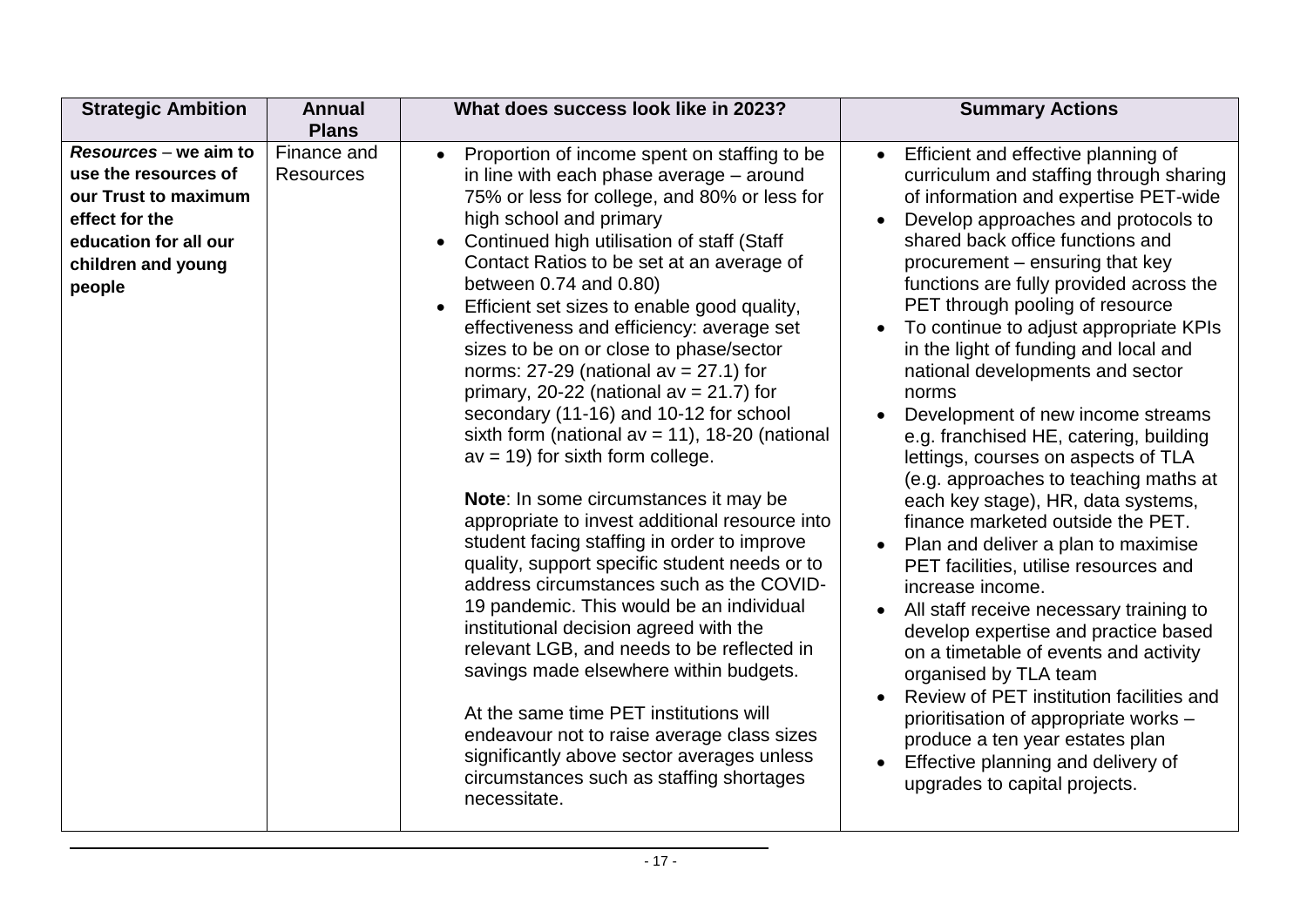| <b>Strategic Ambition</b> | <b>Annual</b><br><b>Plans</b> | What does success look like in 2023?                                                                                                                                                                                                                                                                                                                                                                                                                                                                                                                                                                                                                                                                                                                                                                                                                                                                                                                                                                                                                                                                                                                                                                                                                    | <b>Summary Actions</b>                                                                                                                                                                                                                                                                                                                                                                                                                                                                                                                                                                                                                                                         |
|---------------------------|-------------------------------|---------------------------------------------------------------------------------------------------------------------------------------------------------------------------------------------------------------------------------------------------------------------------------------------------------------------------------------------------------------------------------------------------------------------------------------------------------------------------------------------------------------------------------------------------------------------------------------------------------------------------------------------------------------------------------------------------------------------------------------------------------------------------------------------------------------------------------------------------------------------------------------------------------------------------------------------------------------------------------------------------------------------------------------------------------------------------------------------------------------------------------------------------------------------------------------------------------------------------------------------------------|--------------------------------------------------------------------------------------------------------------------------------------------------------------------------------------------------------------------------------------------------------------------------------------------------------------------------------------------------------------------------------------------------------------------------------------------------------------------------------------------------------------------------------------------------------------------------------------------------------------------------------------------------------------------------------|
|                           |                               | Increased sharing of back office functions<br>and procurement (targeting key functions<br>shared by 2021)<br>Value for money maintained – we aim to<br>develop a range of metrics to measure this<br>by 2021<br>PET finances robust with sufficient balance<br>to support activities and at least £1 million<br>cumulative reserves overall between<br>institutions<br>High Quality and appropriate facilities for the<br>whole of the PET (as judged by estates,<br>student and parental surveys). PET 'rainy<br>day' cash reserve established by 2023 to be<br>set at a minimum of £300,000 for spend on<br>approved capital projects to upgrade the<br>estate and learning environment<br>Each institution achieves a surplus at the<br>end of each financial year in the range of<br>0.5% and 2% of income.<br>At least 15% of PET income from non ESFA<br>sources by 2022<br>Liquidity to be maintained at a level of at<br>least 4%<br>All courses (except for agreed minority<br>subjects) at post 16 to contribute at least<br>40% of income towards central costs and<br>overall average to be on or above 50%<br>Staff skills improved (as measured through<br>performance management) alongside<br>outcomes and efficiency: at least 0.5% of | Training for middle leaders at primary,<br>secondary and post 16 phases in<br>delivering improvements in TLA and in<br>developing overall leadership skills.<br>Support staff team meets and learning<br>visits occur across all teams on a<br>regular basis<br>Further develop training for support<br>staff<br>A staff wellbeing strategy developed<br>and implemented with programmes<br>and activities to promote the health and<br>wellbeing of staff<br>Reintroduction of a revised PET<br>scorecard to be updated and reviewed<br>at each Finance and Resources<br>Committee meeting. Both financial and<br>efficiency KPI's to be monitored across<br>all institutions |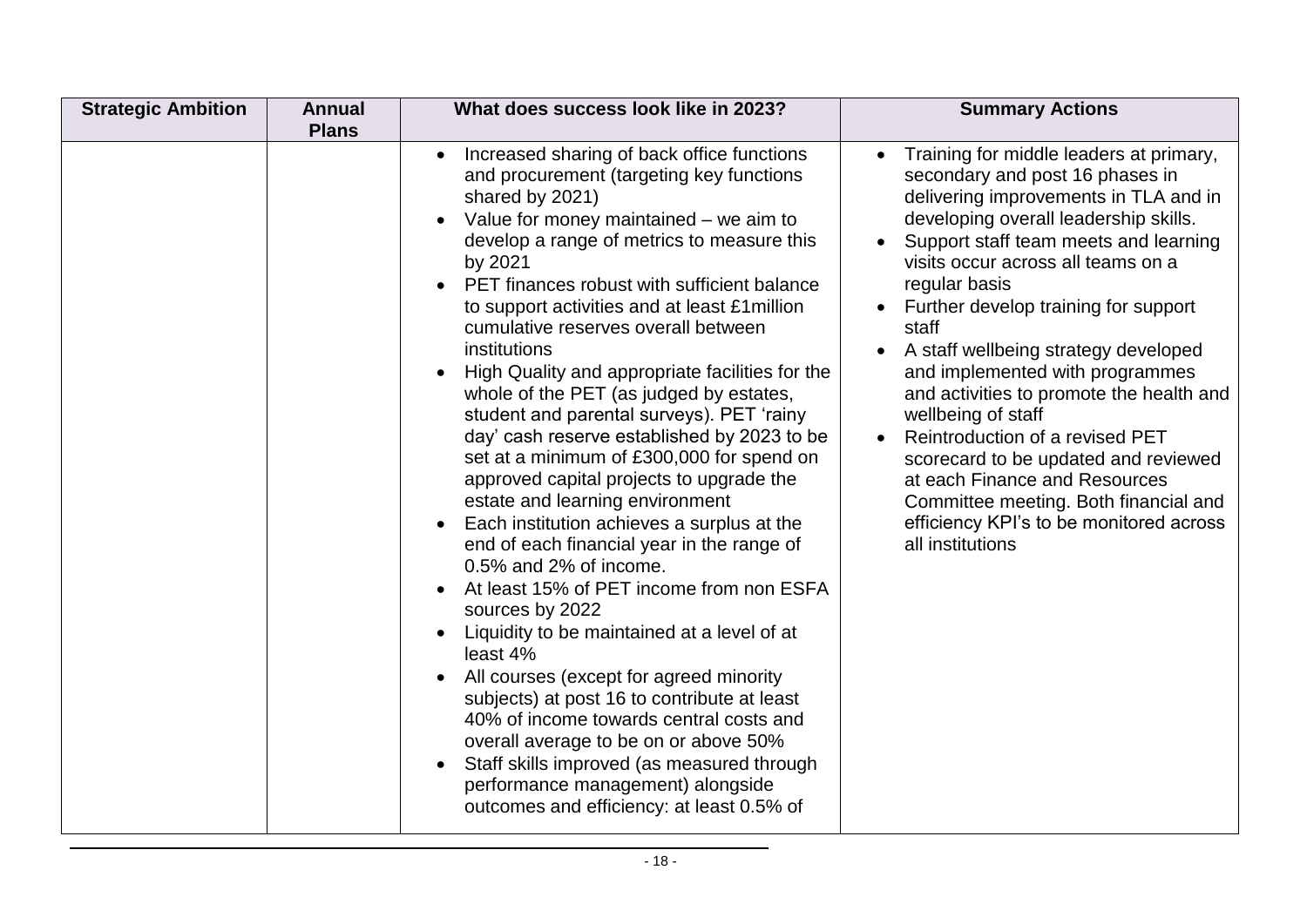| <b>Strategic Ambition</b>                                                                                                    | <b>Annual</b><br><b>Plans</b>                 | What does success look like in 2023?                                                                                                                                                                                                                                                                                                                                                                                                                                                                                                                                                                                                                                                                                                                                                                                                                                                                                                | <b>Summary Actions</b>                                                                                                                                                                                                      |
|------------------------------------------------------------------------------------------------------------------------------|-----------------------------------------------|-------------------------------------------------------------------------------------------------------------------------------------------------------------------------------------------------------------------------------------------------------------------------------------------------------------------------------------------------------------------------------------------------------------------------------------------------------------------------------------------------------------------------------------------------------------------------------------------------------------------------------------------------------------------------------------------------------------------------------------------------------------------------------------------------------------------------------------------------------------------------------------------------------------------------------------|-----------------------------------------------------------------------------------------------------------------------------------------------------------------------------------------------------------------------------|
|                                                                                                                              |                                               | income spent annually on staff development<br>Staff turnover rates to be below sector<br>averages for each phase and at most 10%<br>annually<br>Staff absence rates to be below national<br>average annually (typically this means<br>below $5\%$ )<br>An increasing percentage of middle leaders<br>progress to senior roles within the PET over<br>time<br>Learning visits occurred and resources and<br>delivery improved according to lesson obs.<br>and student voice data<br>Improved consistency amongst middle<br>leaders in managing and planning learning<br>across their teams as measured by lower<br>variability in student outcomes between<br>subjects<br>High levels of staff satisfaction measured by<br>low levels of staff absence (below 5%) and<br>high levels of staff retention (above 90%).<br>COVID 19 finance and resources plan in<br>place and enables pandemic mitigation<br>strategies to be actioned | Develop a finance and resources plan<br>to support COVID 19 mitigation<br>strategies across the PET                                                                                                                         |
| Partnership - we will<br>be a strong, reliable<br>and effective partner<br>working across the<br><b>City and region. Our</b> | Strategic<br>Partnerships<br>and<br>Marketing | Improved outcomes and progression for<br>engaged partners<br>Maintain current 10 memoranda of<br>understanding between PET and feeder<br>schools/Trusts targeting provision of master<br>classes, inspirational activities and staff                                                                                                                                                                                                                                                                                                                                                                                                                                                                                                                                                                                                                                                                                                | Partnership activity adjusted annually<br>$\bullet$<br>with MoU institutions and fully<br>delivered<br>PET staff lead on a range of activities<br>to develop TLA across the region<br>including science project for SASCAL, |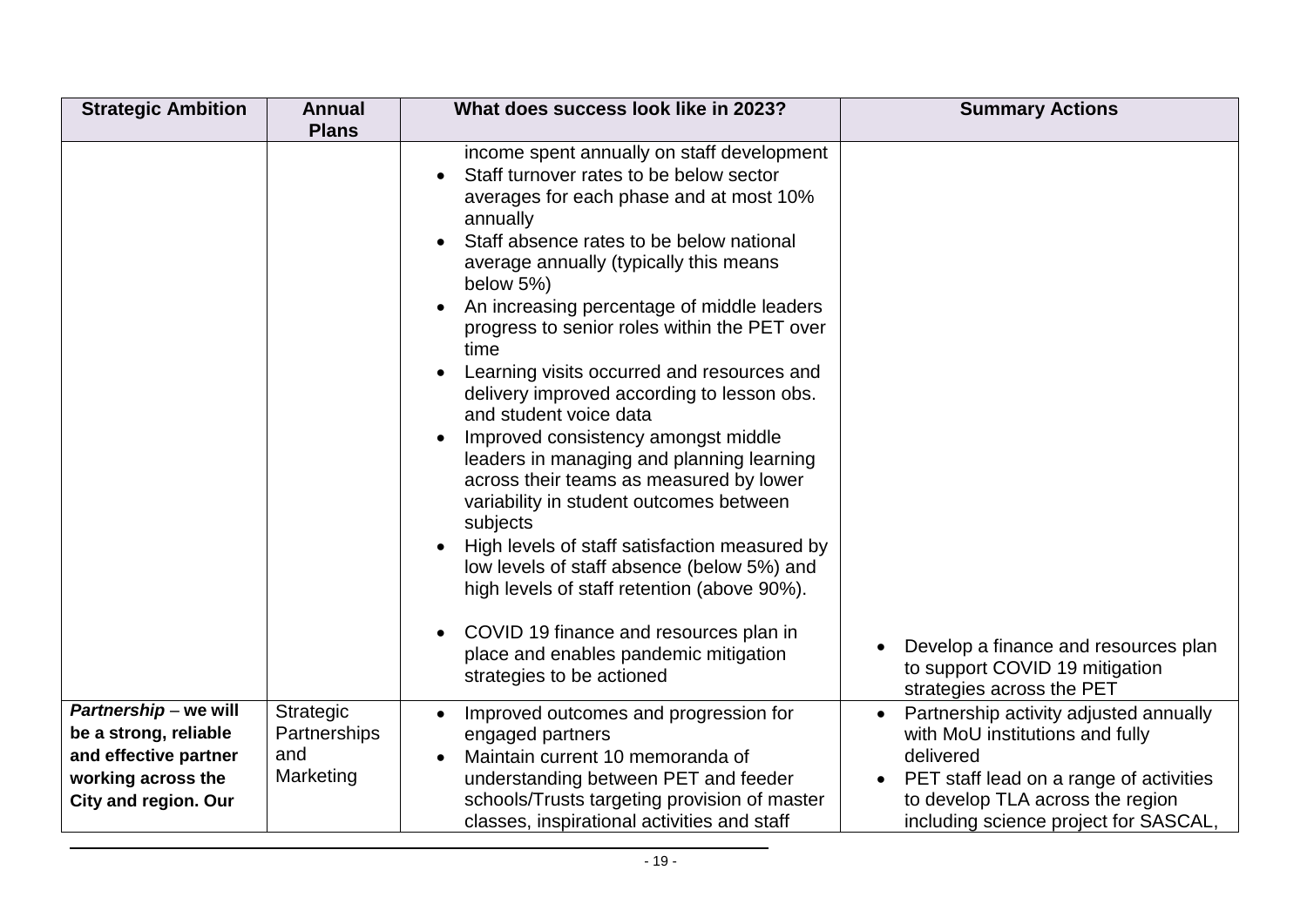| <b>Strategic Ambition</b>                                                                                                             | <b>Annual</b> | What does success look like in 2023?                                                                                                                                                                                                                                                                                                                                                                                                                                                                                                                                                                                                                                                                                                                                                                                                                                                                                                                                                                                                                                                                                                                                                                                              | <b>Summary Actions</b>                                                                                                                                                                                                                                                                                                                                                                                                        |
|---------------------------------------------------------------------------------------------------------------------------------------|---------------|-----------------------------------------------------------------------------------------------------------------------------------------------------------------------------------------------------------------------------------------------------------------------------------------------------------------------------------------------------------------------------------------------------------------------------------------------------------------------------------------------------------------------------------------------------------------------------------------------------------------------------------------------------------------------------------------------------------------------------------------------------------------------------------------------------------------------------------------------------------------------------------------------------------------------------------------------------------------------------------------------------------------------------------------------------------------------------------------------------------------------------------------------------------------------------------------------------------------------------------|-------------------------------------------------------------------------------------------------------------------------------------------------------------------------------------------------------------------------------------------------------------------------------------------------------------------------------------------------------------------------------------------------------------------------------|
| ambition is to be a<br>force for good and to<br>play an important part<br>in the development of<br>the best in TLA for the<br>region. | <b>Plans</b>  | development/mentoring. Increase the<br>number of MoUs only in line with needs of<br>Trust and partner organisations<br>Increased enrolments to study post and pre-<br>16 within the Trust (see bullet point earlier<br>on post 16 size)<br>Active Business Development group to<br>support the PET in moving forward business<br>links.<br>PET institutions individually and collectively<br>engaged in partnership activity that<br>improves teaching and learning and student<br>outcomes.<br>Enhanced links with higher education<br>establishments including:<br>$\checkmark$ Staffs Uni as main partner.<br>$\checkmark$ HE Foundation courses franchised at<br>Staffs growth (at least 6 courses and<br>100 students by 2021)<br>$\checkmark$ At least one course franchised with<br>another university by 2022<br>$\checkmark$ Keele and Derby University<br>partnerships develop further but<br>maintain at least three interactions<br>per year with subjects<br>$\checkmark$ Continued investment from<br>Cambridge and Oxford Universities in<br>high achievers activities (across the<br>key stages), maintaining at least<br>2019-20 levels<br>HAS programme to be maintained<br>with alternative sources of funding | active support of Maths and English<br>Projects, development of primary<br>science expertise.<br>New curriculum projects eg.<br>development of GCSE Geology and<br>other KS4 and KS2 offerings.<br>Peer mentoring and associated activity<br>to develop mental health<br>Engage with local industry and<br>businesses to seek new opportunities<br>to develop student enjoyment and<br>employability linked to the curriculum |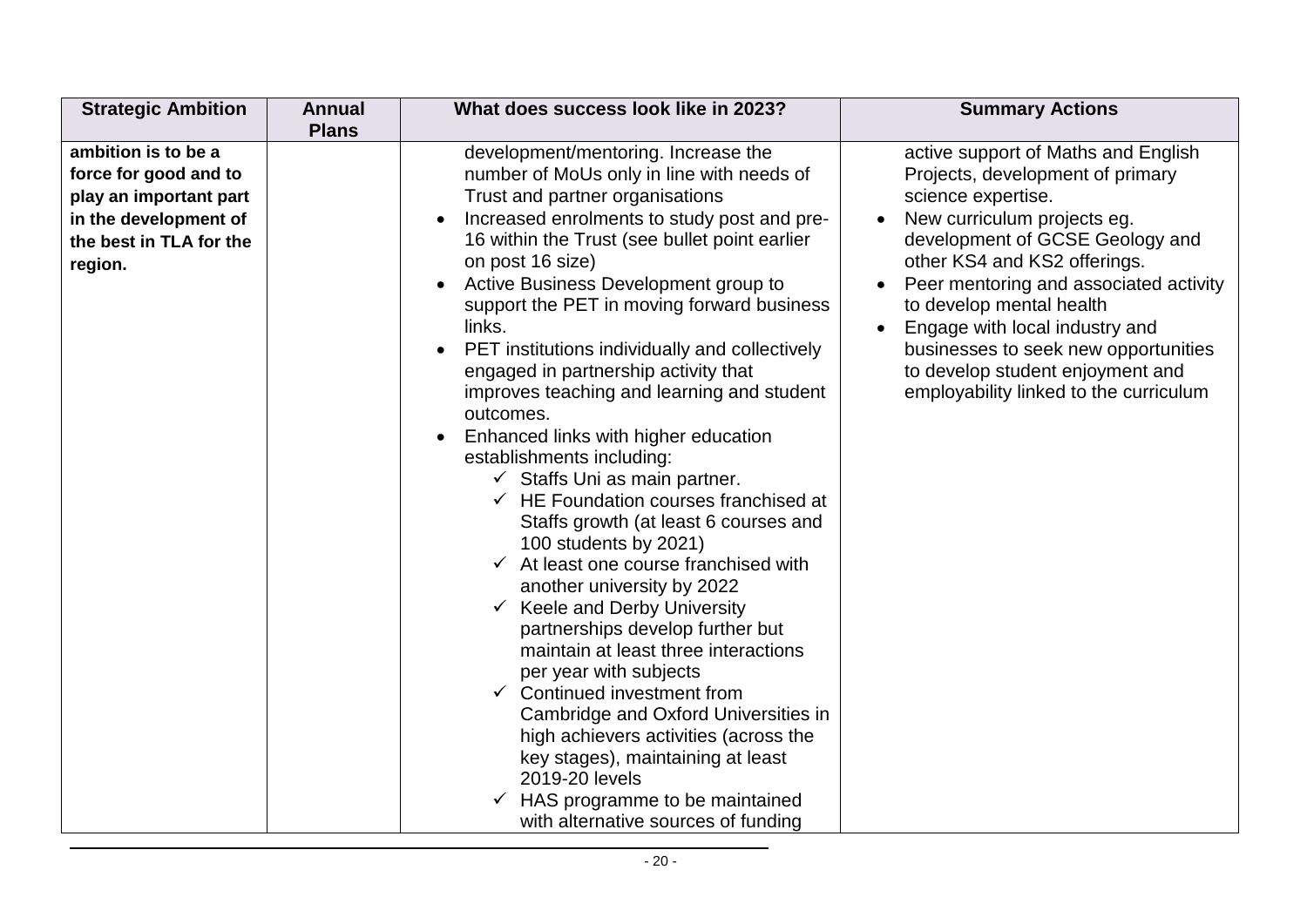| <b>Strategic Ambition</b> | <b>Annual</b><br><b>Plans</b> | What does success look like in 2023?                                                                                                                                                                                                                                                                                                                                                                                                                                                                                                                                                                                                                                                                                                                                                                                                                                                                                                                                                                                           | <b>Summary Actions</b> |
|---------------------------|-------------------------------|--------------------------------------------------------------------------------------------------------------------------------------------------------------------------------------------------------------------------------------------------------------------------------------------------------------------------------------------------------------------------------------------------------------------------------------------------------------------------------------------------------------------------------------------------------------------------------------------------------------------------------------------------------------------------------------------------------------------------------------------------------------------------------------------------------------------------------------------------------------------------------------------------------------------------------------------------------------------------------------------------------------------------------|------------------------|
|                           |                               | obtained from 2020-21<br>Business partnerships extended:<br>$\checkmark$ Ensure work experience available for<br>all KS5 students<br>$\checkmark$ Supply at least two opportunities per<br>year for children and students to<br>discuss career options<br>$\checkmark$ Increase business engagement at<br>KS2 to give all children at least two<br>opportunities to understand the<br>application of curriculum in varied<br>work settings<br>$\checkmark$ Provide services to business based<br>on PET strengths e.g. in social<br>media, web design, film making,<br>catering – target at least two service<br>provisions per year by 2023<br>Other partnerships<br>Maintain opportunity area projects<br>once funding withdrawn in mental<br>health support $-$ at least the same<br>level of service in 2019-20 continued<br>during life of plan.<br>Maintain high level of engagement<br>with SFCA, NGA and similar<br>organisations in promoting TLA,<br>lobbying and supporting the full range<br>of business functions |                        |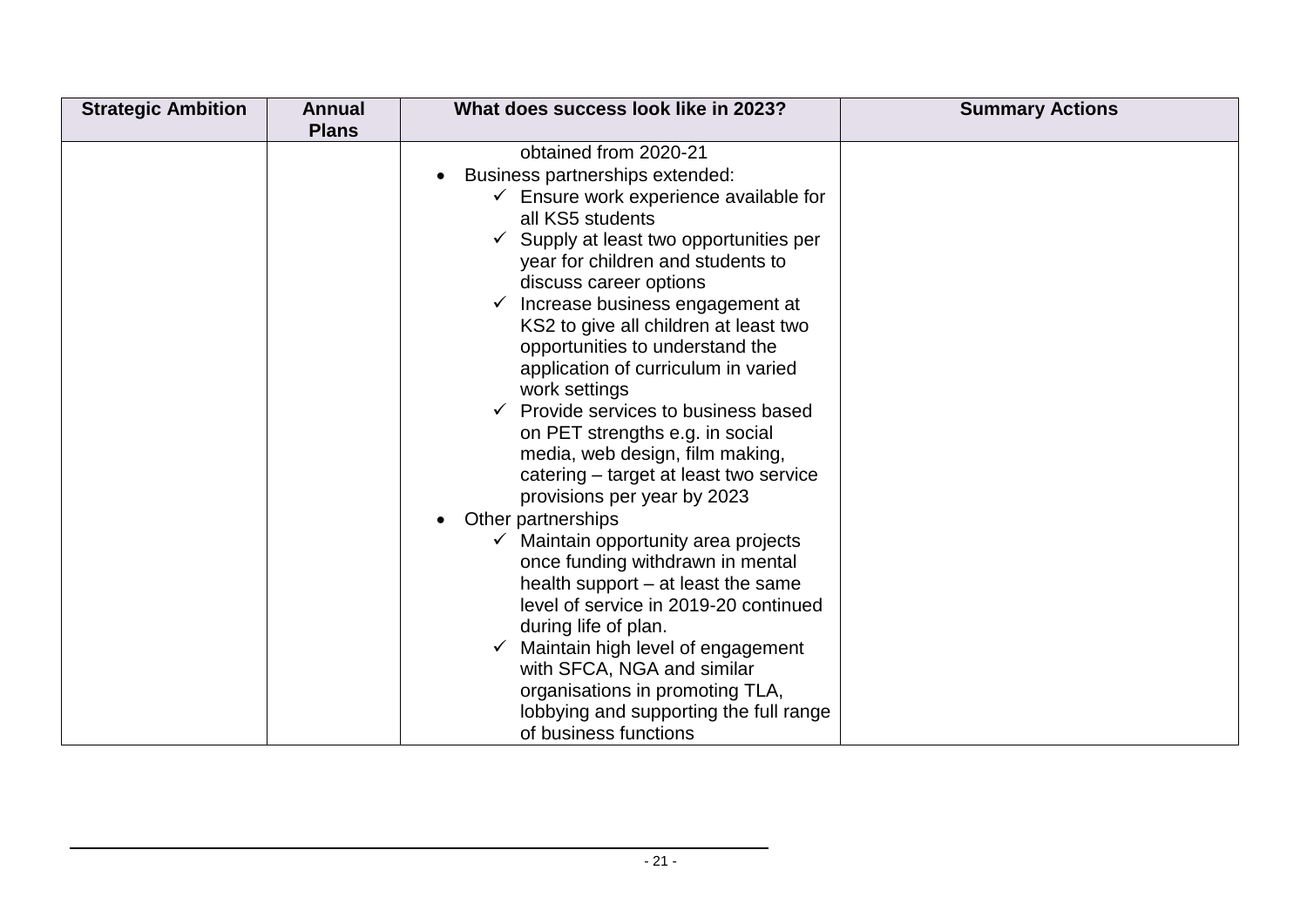| <b>Strategic Ambition</b>                                                                                                                                                                                                                                                                                        | <b>Annual</b><br><b>Plans</b>                 | What does success look like in 2023?                                                                                                                                                                                                                                                                                                                                                                                                                                                                                                                                                                                                                                                                                                                                                                                                                                                                                                                                                       | <b>Summary Actions</b>                                                                                                                                                                                                                                                                                                                                                                                                                                                                                                                                                                                                                                                                                                                                                                                                                                                                                                                                                                                  |
|------------------------------------------------------------------------------------------------------------------------------------------------------------------------------------------------------------------------------------------------------------------------------------------------------------------|-----------------------------------------------|--------------------------------------------------------------------------------------------------------------------------------------------------------------------------------------------------------------------------------------------------------------------------------------------------------------------------------------------------------------------------------------------------------------------------------------------------------------------------------------------------------------------------------------------------------------------------------------------------------------------------------------------------------------------------------------------------------------------------------------------------------------------------------------------------------------------------------------------------------------------------------------------------------------------------------------------------------------------------------------------|---------------------------------------------------------------------------------------------------------------------------------------------------------------------------------------------------------------------------------------------------------------------------------------------------------------------------------------------------------------------------------------------------------------------------------------------------------------------------------------------------------------------------------------------------------------------------------------------------------------------------------------------------------------------------------------------------------------------------------------------------------------------------------------------------------------------------------------------------------------------------------------------------------------------------------------------------------------------------------------------------------|
| $Growth - we will grow$<br>as a Trust in a<br>measured way that<br>allows us to deliver the<br>highest quality of<br>support and challenge<br>to every institution<br>within it. Our ambition<br>is to achieve<br>sustainable growth<br>without losing sight of<br>our values and the<br>primacy of every child. | Strategic<br>Partnerships<br>and<br>Marketing | Growing number of schools joining over<br>three years (by 2022) up to 8-10 (either as<br>Associate or Full members)<br>At least 'Good' Trust financial health<br>Strong outcomes above national norms as<br>measured by appropriate KPIs.<br>Teaching and support staffing expanded to<br>match the increased demands whilst<br>maintaining efficient spend on staffing as<br>above<br>Each institution to have a student population<br>which allows for financial stability as well<br>curriculum breadth and resourcing (all<br>institutions to have small projected<br>surpluses or break even in-year for each of<br>the next 3 years)<br>Effective work/life balance initiatives<br>contribute to good staff retention (retention<br>to be above 90%)<br>High levels of recruitment post-16. We<br>expect each institution to be close to<br>capacity post 16 by 2022 (For the Sixth<br>Form College this is 1700 so to aim at 1650<br>plus students).<br>All schools meet their PAN. | Continued liaison with local heads and<br>governors, and maintenance of strong<br>links with SASCAL schools, to promote<br>the PET<br>Trialling of associate membership with<br>schools involved<br>Engagement with the RSC regarding<br>potential PET members<br>Exploration of the options regarding<br>establishing free schools<br>Appropriate marketing and liaison<br>activity to promote the benefits of<br>studying within the PET across all key<br>stages including use of school<br>marketing, social media, PET, school<br>and college websites and liaison<br>events such as Science Olympics,<br>various Futures 'wow' events, Y Factor,<br>High Achievers and HE plus<br>programmes etc.<br>Further development of the core<br>structure for quality improvement in<br>teaching and learning that is used to<br>drive up outcomes for children and<br>young people.<br>Continued development of initiatives to<br>recruit, train, develop and support staff<br>throughout their careers. |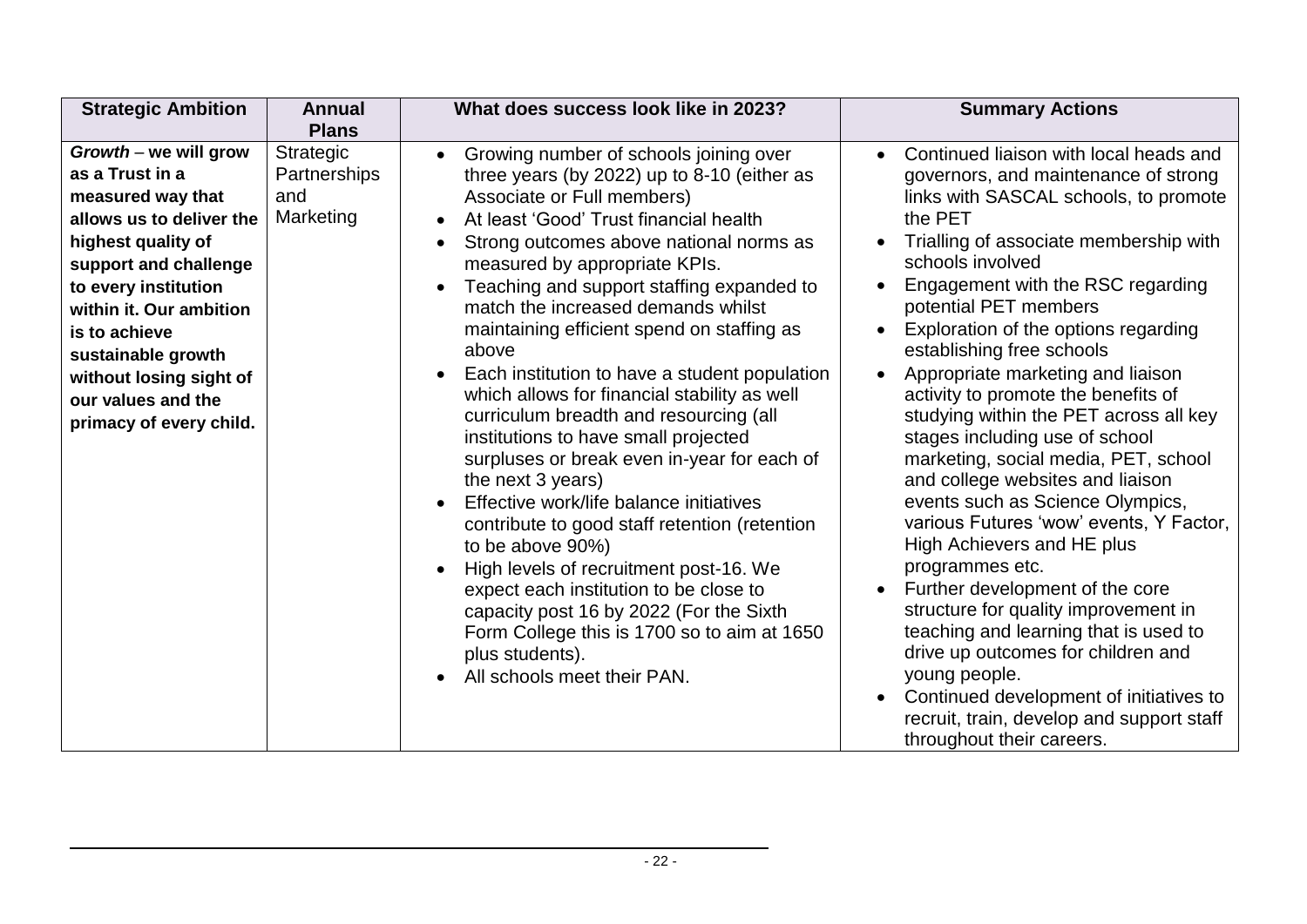| <b>Strategic Ambition</b>                                                                                                                             | <b>Annual</b><br><b>Plans</b> | What does success look like in 2023?                                                                                                                                                                                                                                                                                                                                                                                                                                                                                                                                                                                                                                                                                                                                                                                                                                                                                                                                                                                         | <b>Summary Actions</b>                                                                                                                                                                                                                                                                                                                                                                                                                                                                                                                                                                                                                         |
|-------------------------------------------------------------------------------------------------------------------------------------------------------|-------------------------------|------------------------------------------------------------------------------------------------------------------------------------------------------------------------------------------------------------------------------------------------------------------------------------------------------------------------------------------------------------------------------------------------------------------------------------------------------------------------------------------------------------------------------------------------------------------------------------------------------------------------------------------------------------------------------------------------------------------------------------------------------------------------------------------------------------------------------------------------------------------------------------------------------------------------------------------------------------------------------------------------------------------------------|------------------------------------------------------------------------------------------------------------------------------------------------------------------------------------------------------------------------------------------------------------------------------------------------------------------------------------------------------------------------------------------------------------------------------------------------------------------------------------------------------------------------------------------------------------------------------------------------------------------------------------------------|
| Leadership and<br>Governance<br>Leaders, governors<br>and trustees work<br>closely together to<br>implement the<br>strategic ambitions of<br>the PET. |                               | Clear KPIs are in place to measure progress<br>$\bullet$<br>towards school and PET improvement<br>targets.<br>Leaders provide all the necessary<br>information and data and report any<br>exceptions when KPI s are not being met<br>Governors and trustees attend at least 80%<br>of meetings unless absence is due to illness<br>or extenuating circumstances<br>Governors are fully informed in the life of the<br>school, link closely with managers and<br>obtain pupil and parents views through their<br>active involvement. Reports are fed back to<br>committees to discuss their findings.<br>Minutes of governing bodies meetings are<br>produced for information to all Trustee<br>committees.<br>Actions to take to achieve KPIs are clearly<br>identified and their implementation is closely<br>monitored in all improvement and strategic<br>plans.<br>Governors and trustees self-assess their<br>performance annually and actions identified<br>and acted upon to improve their skills and<br>involvement. | Self-assessment processes are<br>adopted and implemented by July 2020<br>to include an evaluation of individual<br>board members' involvement.<br>Accurate data to monitor progress is<br>presented to boards in a format which<br>provides yearly comparisons and/or<br>national averages where appropriate.<br><b>July 2020</b><br>Reporting processes are regularly<br>evaluated and improvements made<br>where needed January 2021<br>Recruitment of members from women<br>ethnic backgrounds and disabilities is<br>actioned by July 2020<br>KPIs are developed, revised annually<br>and agreed by trustees and<br>governors by July 2020 |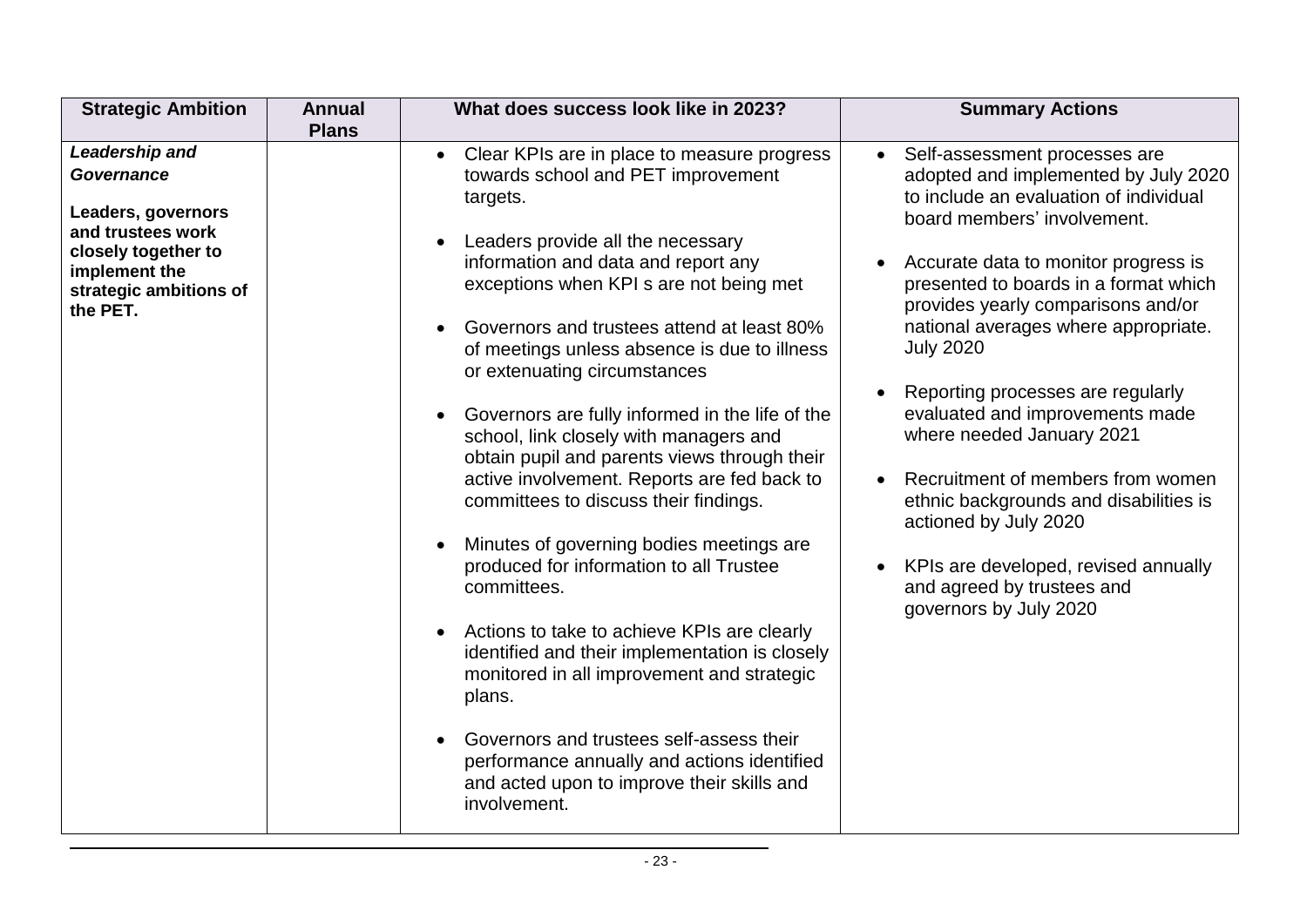| <b>Strategic Ambition</b> | <b>Annual</b><br><b>Plans</b> | What does success look like in 2023?                                                                                                                                                                                                                                  | <b>Summary Actions</b>                                                                                                                                                     |
|---------------------------|-------------------------------|-----------------------------------------------------------------------------------------------------------------------------------------------------------------------------------------------------------------------------------------------------------------------|----------------------------------------------------------------------------------------------------------------------------------------------------------------------------|
|                           |                               | All governing and trustee boards are<br>comprised of members to reflect the needs<br>of students from ethnic backgrounds and<br>disabilities. Initially at least one member<br>from an ethnic background and disability<br>and 50% female to male ratio by July 2021. |                                                                                                                                                                            |
|                           |                               | Student achievement and progress<br>measures are at least maintained in the<br>short-term (2020-21) and don't show a<br>widening in gaps between subgroups                                                                                                            | Managers, supported by governors and<br>trustees develop and enact appropriate<br>strategies to minimise the impact of the<br>COVID 19 pandemic on students and<br>staff   |
|                           |                               | Student and staff wellbeing is maintained as<br>judged by appropriate questionnaire<br>responses, mental health data, absence and<br>retention rates                                                                                                                  | Systems of effective communication<br>are put in place<br>Effective monitoring and strategic<br>planning is put in place regarding<br>finance and resources to support the |
|                           |                               | Staff express confidence in actions taken by<br>managers and in their own responsibilities<br>to manage the impact of COVID 19 (as<br>measured in survey responses)                                                                                                   | above strategies                                                                                                                                                           |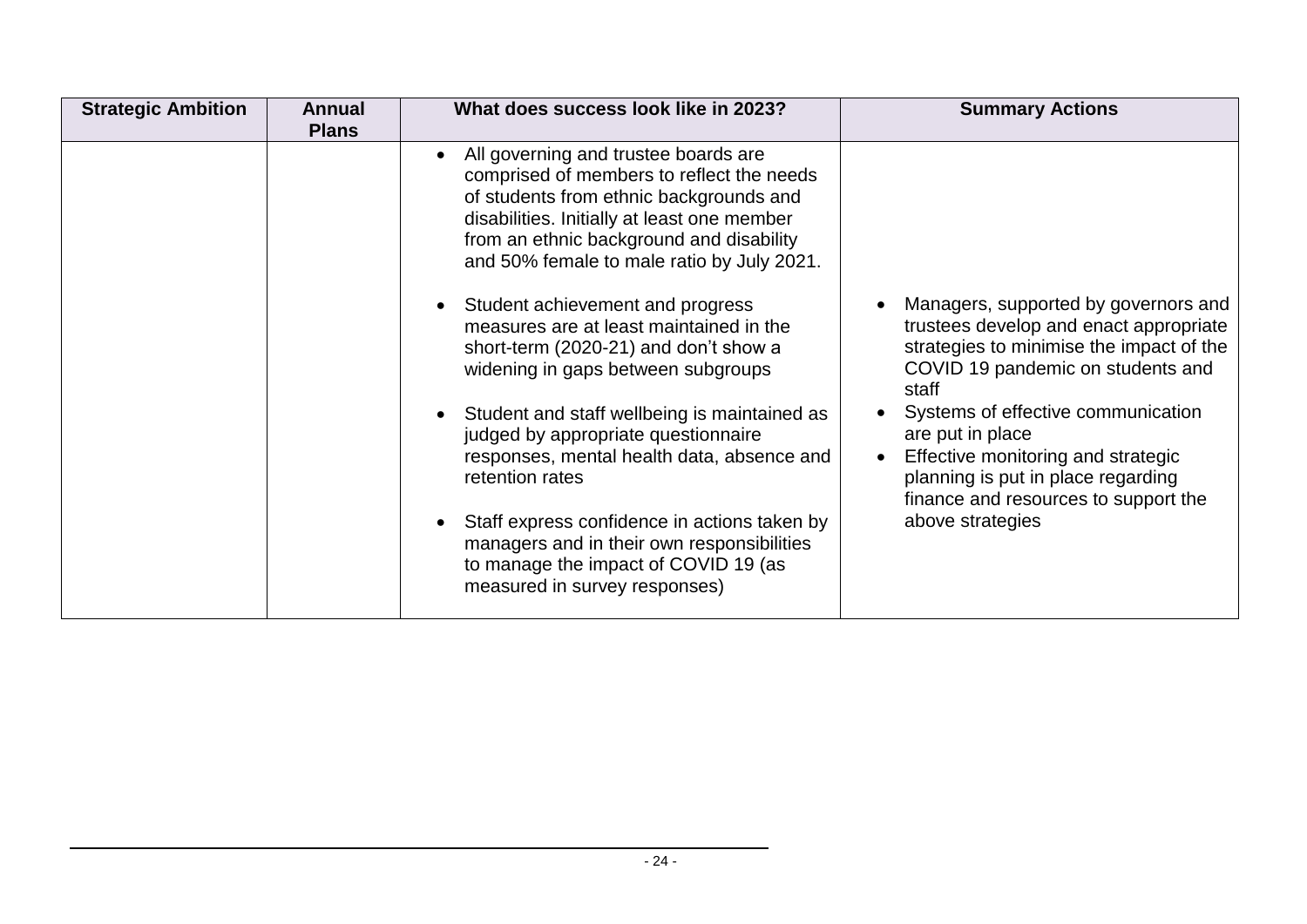# **Matrix of PET and Sixth Form College Strategic Aims**

|                             |                                                                                                                                                                                                                        | <b>PET Strategic Ambition</b>                                                |                                                       |                                                                                                                      |                                                                                                            |                                                                                        |                                                                              |                                                                                                                 |
|-----------------------------|------------------------------------------------------------------------------------------------------------------------------------------------------------------------------------------------------------------------|------------------------------------------------------------------------------|-------------------------------------------------------|----------------------------------------------------------------------------------------------------------------------|------------------------------------------------------------------------------------------------------------|----------------------------------------------------------------------------------------|------------------------------------------------------------------------------|-----------------------------------------------------------------------------------------------------------------|
|                             |                                                                                                                                                                                                                        | Curricular<br>we will<br>maintain<br>within the PET<br>a broad<br>curriculum | $Quality - we$<br>will strive to<br>be<br>outstanding | Community - we<br>will develop<br>strength in<br>community and an<br>education that goes<br>beyond<br>qualifications | Progression-<br>alumni of the PET<br>will all ultimately<br>progress on to<br>good quality<br>destinations | Resources-<br>we aim to use<br>the resources<br>of PET to<br>maximum<br>effect for all | Partnership-<br>we will be a<br>strong, reliable<br>and effective<br>partner | Growth - we will<br>grow as a Trust in<br>a measured way<br>that allows us to<br>deliver the highest<br>quality |
|                             | We will strive to become the first<br>choice provider of outstanding 16<br>- 19 general education within the<br>City and across North<br>Staffordshire.                                                                | $\checkmark$                                                                 | $\checkmark$                                          | ✓                                                                                                                    | $\checkmark$                                                                                               | $\checkmark$                                                                           |                                                                              |                                                                                                                 |
| Ambition                    | We will build the capacity of staff<br>to enhance the student<br>experience.                                                                                                                                           |                                                                              | ✓                                                     | ✓                                                                                                                    |                                                                                                            | $\checkmark$                                                                           | ✓                                                                            | ✓                                                                                                               |
| <b>Strategic</b><br>College | We will be the specialist provider<br>of 16 - 19 Level 3 programmes of<br>study whilst also developing<br>expertise within our Level 3<br>Foundation programme and in the<br>area of degree Foundation Year<br>courses | $\checkmark$                                                                 | ✓                                                     |                                                                                                                      | ✓                                                                                                          | ✓                                                                                      |                                                                              |                                                                                                                 |
| Sixth Form                  | We will make a powerful<br>contribution to partnership<br>working across the city and the<br>region                                                                                                                    |                                                                              |                                                       |                                                                                                                      |                                                                                                            |                                                                                        | ✓                                                                            | ✓                                                                                                               |
|                             | We will ensure an efficient and<br>sustainable future by the effective<br>use of financial and human<br>resources.                                                                                                     |                                                                              |                                                       |                                                                                                                      |                                                                                                            | $\checkmark$                                                                           |                                                                              | ✓                                                                                                               |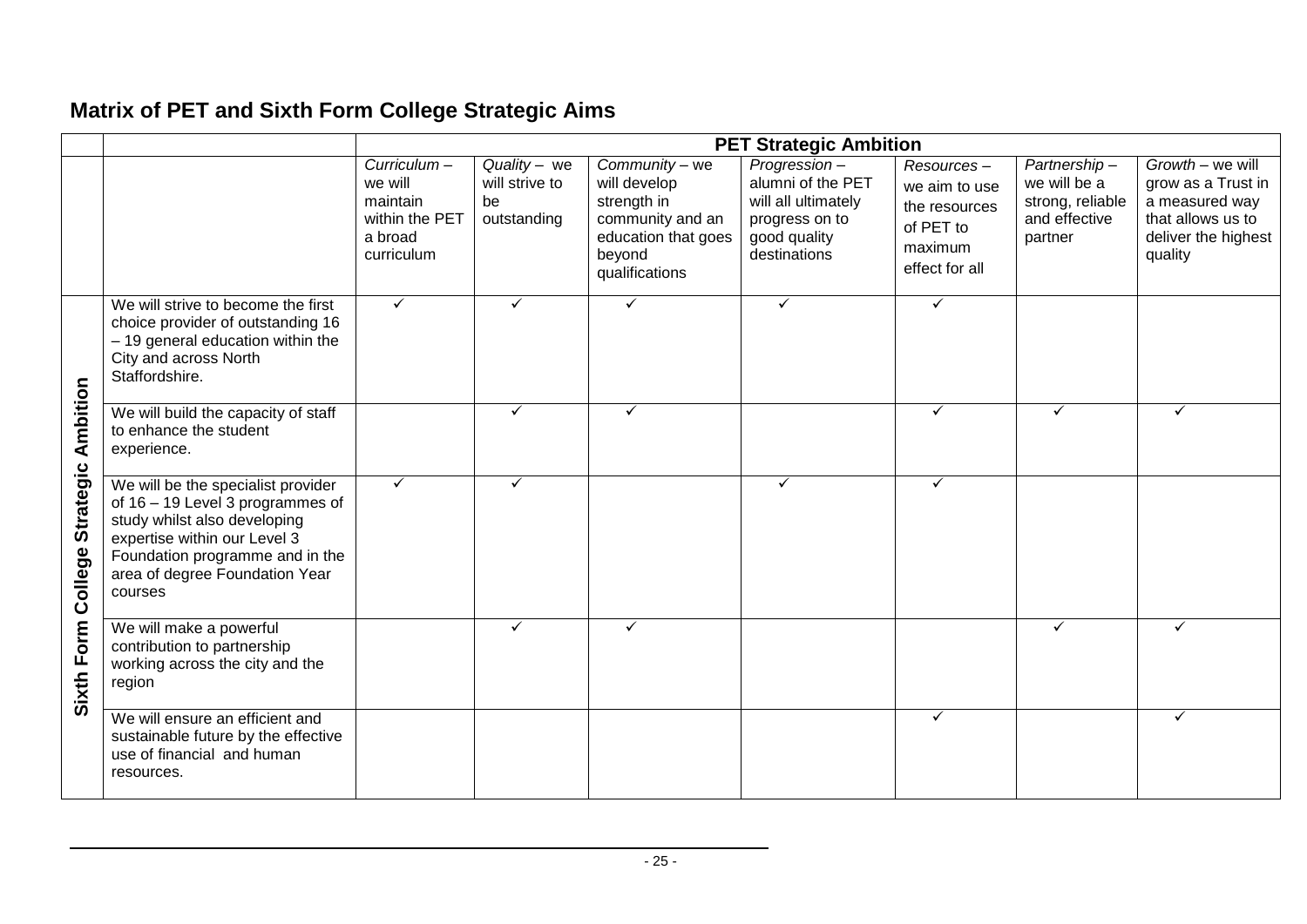# **Matrix of PET and Biddulph High School Strategic Aims**

|                                         |                                                                                                                                                                                                      |                                                                              |                                                     |                                                                                                                        | <b>PET Strategic Ambition</b>                                                                                 |                                                                                         |                                                                              |                                                                                                                 |
|-----------------------------------------|------------------------------------------------------------------------------------------------------------------------------------------------------------------------------------------------------|------------------------------------------------------------------------------|-----------------------------------------------------|------------------------------------------------------------------------------------------------------------------------|---------------------------------------------------------------------------------------------------------------|-----------------------------------------------------------------------------------------|------------------------------------------------------------------------------|-----------------------------------------------------------------------------------------------------------------|
|                                         |                                                                                                                                                                                                      | Curricular<br>we will<br>maintain<br>within the<br>PET a broad<br>curriculum | Quality - we<br>will strive to<br>be<br>outstanding | Community-<br>we will develop<br>strength in<br>community and<br>an education<br>that goes<br>beyond<br>qualifications | Progression-<br>alumni of the<br>PET will all<br>ultimately<br>progress on to<br>good quality<br>destinations | Resources - we<br>aim to use the<br>resources of<br>PET to<br>maximum effect<br>for all | Partnership-<br>we will be a<br>strong, reliable<br>and effective<br>partner | Growth - we will<br>grow as a Trust<br>in a measured<br>way that allows<br>us to deliver the<br>highest quality |
|                                         | <b>Effectiveness of leadership and</b><br>management<br>To remove the barriers to learning for<br>all groups of students                                                                             |                                                                              |                                                     |                                                                                                                        |                                                                                                               |                                                                                         |                                                                              |                                                                                                                 |
|                                         | Quality of teaching, learning and<br>assessment<br>To ensure consistent high expectations<br>and levels of challenge drive<br>independent learning for all.                                          |                                                                              |                                                     |                                                                                                                        |                                                                                                               |                                                                                         |                                                                              |                                                                                                                 |
| riorities<br>$\mathbf{a}$<br><b>BHS</b> | Personal development, behaviour<br>and welfare (incl. SAFEGUARDING)<br>To promote resilience and<br>independence through encouraging a<br>positive and aspirational mind-set in all<br>stakeholders. |                                                                              |                                                     | ✓                                                                                                                      |                                                                                                               |                                                                                         |                                                                              |                                                                                                                 |
|                                         | <b>Outcomes for students</b><br>To ensure that all students make a<br>positive contribution to society through<br>good academic and personal progress.                                               |                                                                              | $\checkmark$                                        | $\checkmark$                                                                                                           | ✓                                                                                                             |                                                                                         |                                                                              |                                                                                                                 |
|                                         | 16 to 19 study programmes<br>To develop the academic provision<br>and enrichment opportunities Post-16                                                                                               |                                                                              |                                                     |                                                                                                                        |                                                                                                               |                                                                                         |                                                                              |                                                                                                                 |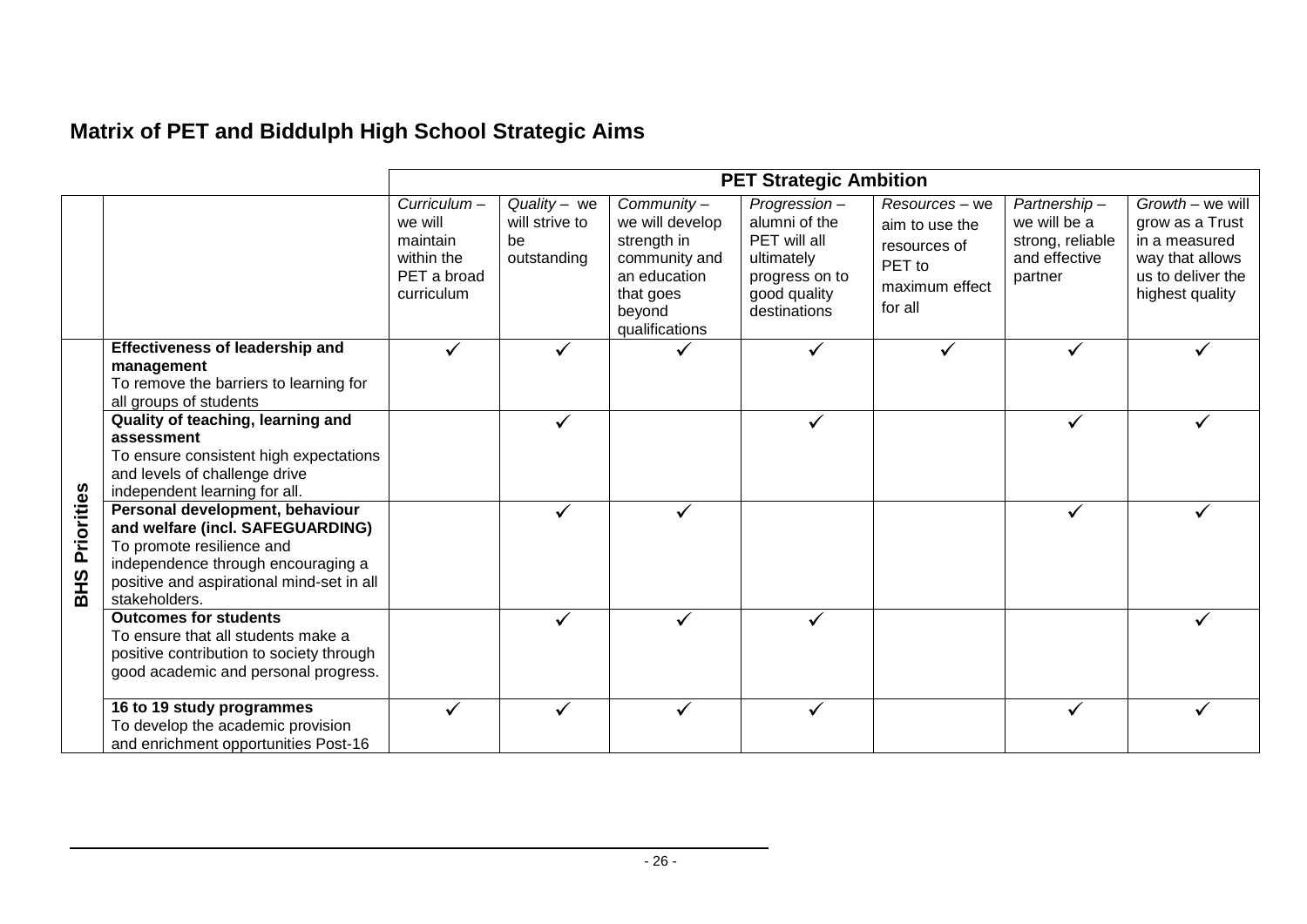# **Matrix of PET and Werrington Primary School Strategic Aims**

|            |                                                                                                                                                                    |                                                                                 | <b>PET Strategic Ambition</b>                       |                                                                                                                        |                                                                                                               |                                                                                         |                                                                              |                                                                                                                 |
|------------|--------------------------------------------------------------------------------------------------------------------------------------------------------------------|---------------------------------------------------------------------------------|-----------------------------------------------------|------------------------------------------------------------------------------------------------------------------------|---------------------------------------------------------------------------------------------------------------|-----------------------------------------------------------------------------------------|------------------------------------------------------------------------------|-----------------------------------------------------------------------------------------------------------------|
|            |                                                                                                                                                                    | $Curricular-$<br>we will<br>maintain<br>within the<br>PET a broad<br>curriculum | Quality - we<br>will strive to<br>be<br>outstanding | Community-<br>we will develop<br>strength in<br>community and<br>an education<br>that goes<br>beyond<br>qualifications | Progression-<br>alumni of the<br>PET will all<br>ultimately<br>progress on to<br>good quality<br>destinations | Resources - we<br>aim to use the<br>resources of<br>PET to<br>maximum effect<br>for all | Partnership-<br>we will be a<br>strong, reliable<br>and effective<br>partner | Growth - we will<br>grow as a Trust<br>in a measured<br>way that allows<br>us to deliver the<br>highest quality |
|            | To enhance pedagogy<br>Teaching over time in all year groups<br>is outstanding and never less than<br>good                                                         |                                                                                 | $\checkmark$                                        |                                                                                                                        |                                                                                                               |                                                                                         |                                                                              |                                                                                                                 |
|            | <b>Outcomes for pupils</b><br>All pupils make substantial and<br>sustained improvement in each year<br>group and across the curriculum                             |                                                                                 |                                                     |                                                                                                                        |                                                                                                               |                                                                                         |                                                                              |                                                                                                                 |
| Priorities | <b>Leadership and Management</b><br>Leaders motivate an effective teaching<br>staff to deliver high quality education<br>for every child                           |                                                                                 |                                                     |                                                                                                                        |                                                                                                               |                                                                                         |                                                                              |                                                                                                                 |
| Werrington | <b>Mental Health and Wellbeing</b><br>Our school community work together<br>to ensure that everyone feels safe,<br>stays well and shows respect to one<br>another. |                                                                                 |                                                     |                                                                                                                        |                                                                                                               |                                                                                         | ✓                                                                            |                                                                                                                 |
|            | <b>Curriculum</b><br>Ensure Curriculum is relevant and<br>challenging - opportunities to extend<br>Maths and English skills in all areas of<br>the curriculum      | $\checkmark$                                                                    | $\checkmark$                                        |                                                                                                                        |                                                                                                               |                                                                                         |                                                                              |                                                                                                                 |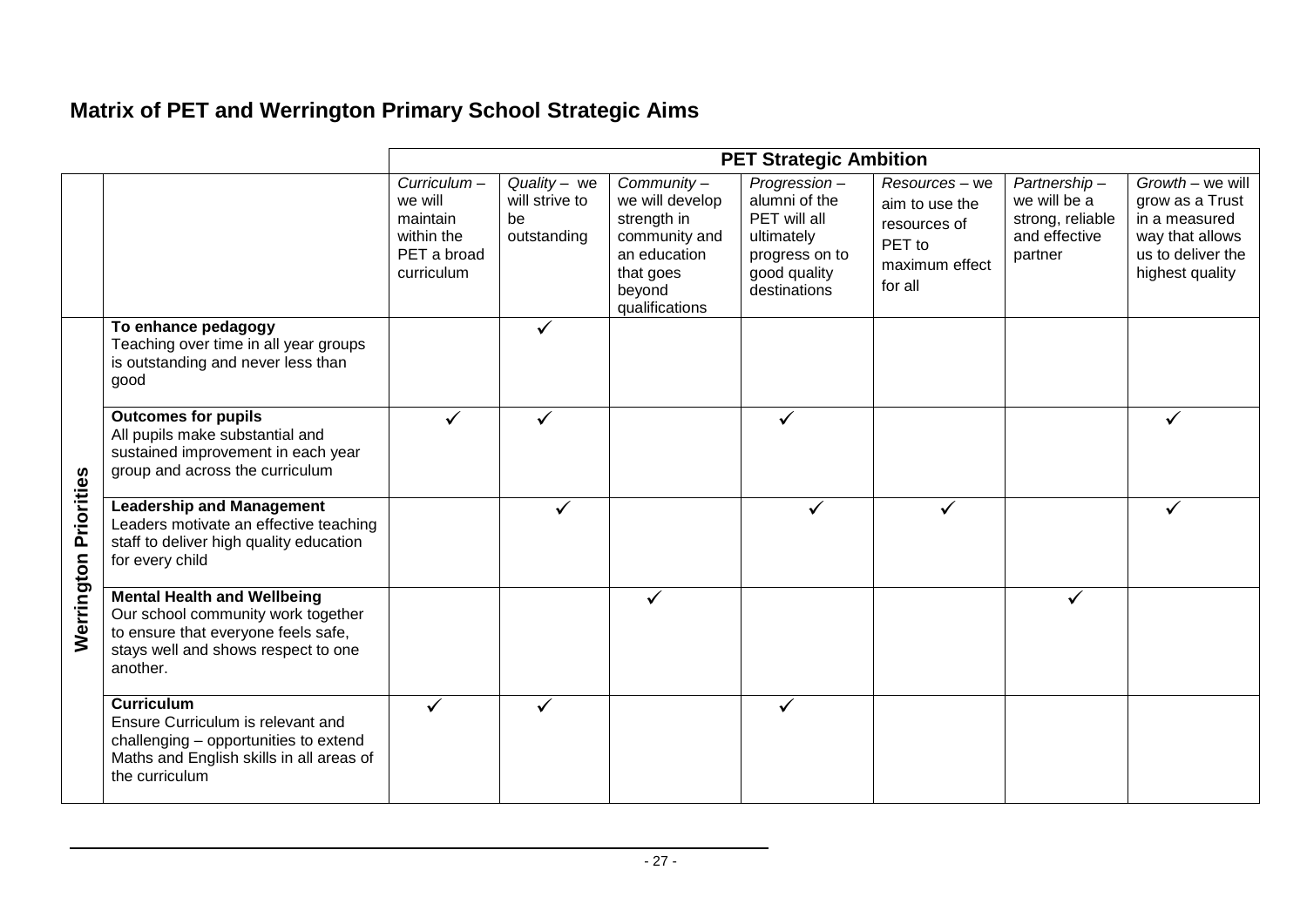# **Matrix of PET and Moorside High School Strategic Aims**

|                   |                                                                                                                                                                                  |                                                                              |                                                       |                                                                                                                        | <b>PET Strategic Ambition</b>                                                                                 |                                                                                         |                                                                              |                                                                                                                 |
|-------------------|----------------------------------------------------------------------------------------------------------------------------------------------------------------------------------|------------------------------------------------------------------------------|-------------------------------------------------------|------------------------------------------------------------------------------------------------------------------------|---------------------------------------------------------------------------------------------------------------|-----------------------------------------------------------------------------------------|------------------------------------------------------------------------------|-----------------------------------------------------------------------------------------------------------------|
|                   |                                                                                                                                                                                  | Curricular<br>we will<br>maintain<br>within the<br>PET a broad<br>curriculum | $Quality - we$<br>will strive to<br>be<br>outstanding | Community-<br>we will develop<br>strength in<br>community and<br>an education<br>that goes<br>beyond<br>qualifications | Progression-<br>alumni of the<br>PET will all<br>ultimately<br>progress on to<br>good quality<br>destinations | Resources - we<br>aim to use the<br>resources of<br>PET to<br>maximum effect<br>for all | Partnership-<br>we will be a<br>strong, reliable<br>and effective<br>partner | Growth - we will<br>grow as a Trust<br>in a measured<br>way that allows<br>us to deliver the<br>highest quality |
|                   | To continue to achieve good outcomes for<br>students through an engaging, broad and<br>balanced curriculum and high quality<br>teaching which provides stretch and<br>challenge. | $\checkmark$                                                                 | ✓                                                     |                                                                                                                        | ✓                                                                                                             |                                                                                         | ✓                                                                            |                                                                                                                 |
|                   | To promote resilience, independence and<br>an aspirational mindset for all our learners.                                                                                         | ✓                                                                            | ✓                                                     |                                                                                                                        | ✓                                                                                                             |                                                                                         |                                                                              |                                                                                                                 |
| <b>Priorities</b> | To ensure our facilities meet the needs of<br>an expanding school with an expanding<br>curriculum.                                                                               |                                                                              |                                                       |                                                                                                                        |                                                                                                               |                                                                                         |                                                                              |                                                                                                                 |
|                   | To ensure every child matters and we do<br>everything we can to ensure barriers to<br>learning are addressed and overcome.                                                       | ✓                                                                            |                                                       |                                                                                                                        |                                                                                                               |                                                                                         |                                                                              |                                                                                                                 |
| Moorside          | To collaborate with other institutions to<br>promote the highest of standards in all we<br>do.                                                                                   |                                                                              |                                                       |                                                                                                                        |                                                                                                               | ✓                                                                                       | ✓                                                                            |                                                                                                                 |
|                   | To invest in our staff by providing high<br>quality professional development and<br>ensure the wellbeing of all stakeholders is<br>considered in everything we do.               |                                                                              |                                                       |                                                                                                                        |                                                                                                               | ✓                                                                                       | ✓                                                                            |                                                                                                                 |
|                   | To provide all students with opportunities to<br>make a positive contribution to society as a<br>whole.                                                                          |                                                                              |                                                       |                                                                                                                        |                                                                                                               |                                                                                         |                                                                              |                                                                                                                 |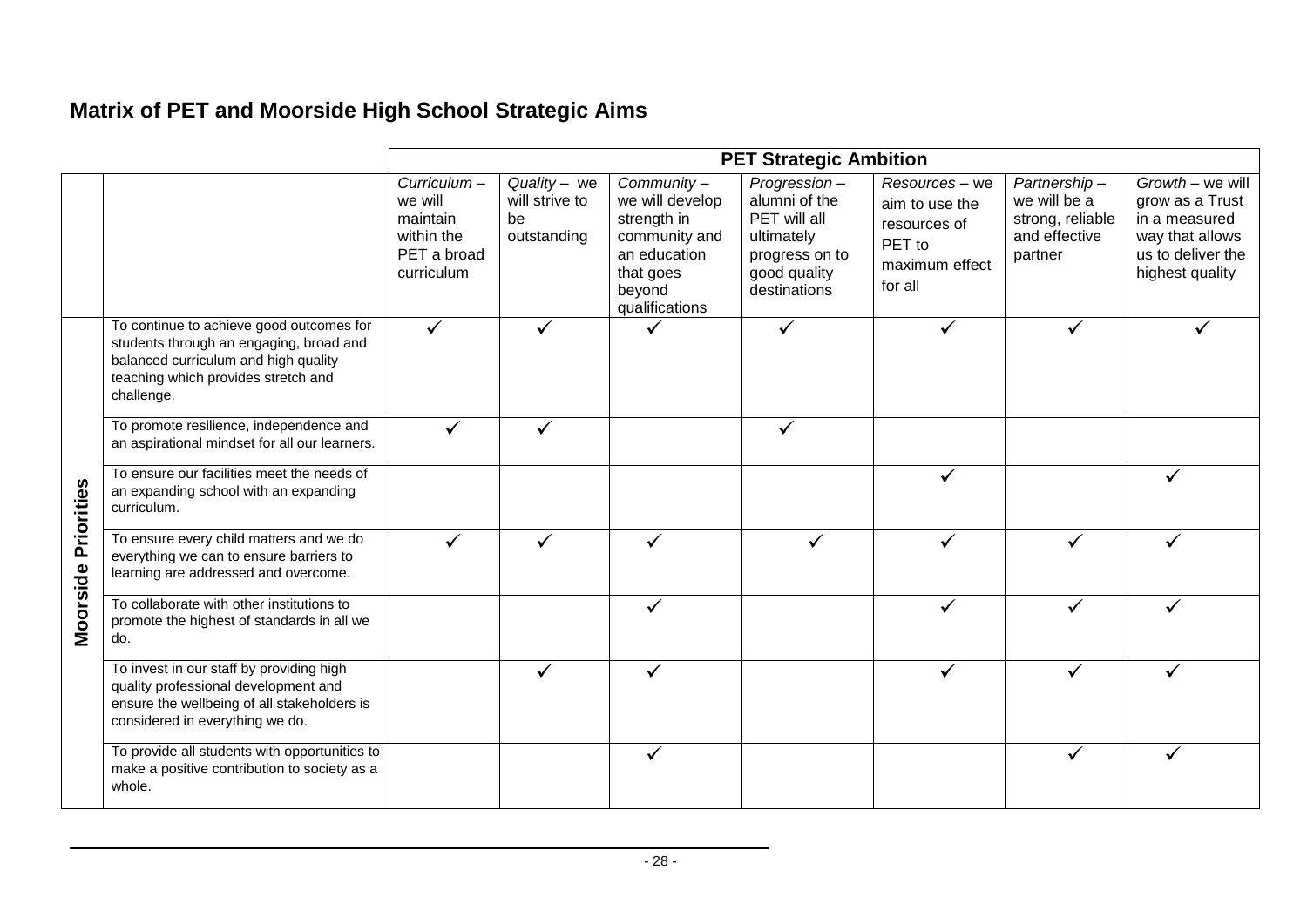# **PART 3 Monitoring the Plan**

The college has a number of annual Development plans that are mapped to the revised Strategic Ambitions and the college's key values (see appendices). These will be monitored by the Senior Management Team of the college and then through the governance structure of the PET. Additionally, of key significance for the Sixth Form College is the annual Self Assessment Report (SAR) with the associated Quality Improvement Plan (QIP).

As schools join the PET, similarly important documents will be the relevant school improvement and development plans, mapped to the PET strategic aims and SEFs. These plans will be monitored via the relevant school leadership team and then via the local governing body and the PET governance structure.

All of the above plans will be regularly reviewed and monitored to ensure effective progress in achieving the Strategic Ambitions of the PET. In achieving the collection of individual plans for each institution, mapped to Trust aims, the PET will itself achieve its stated strategic aims.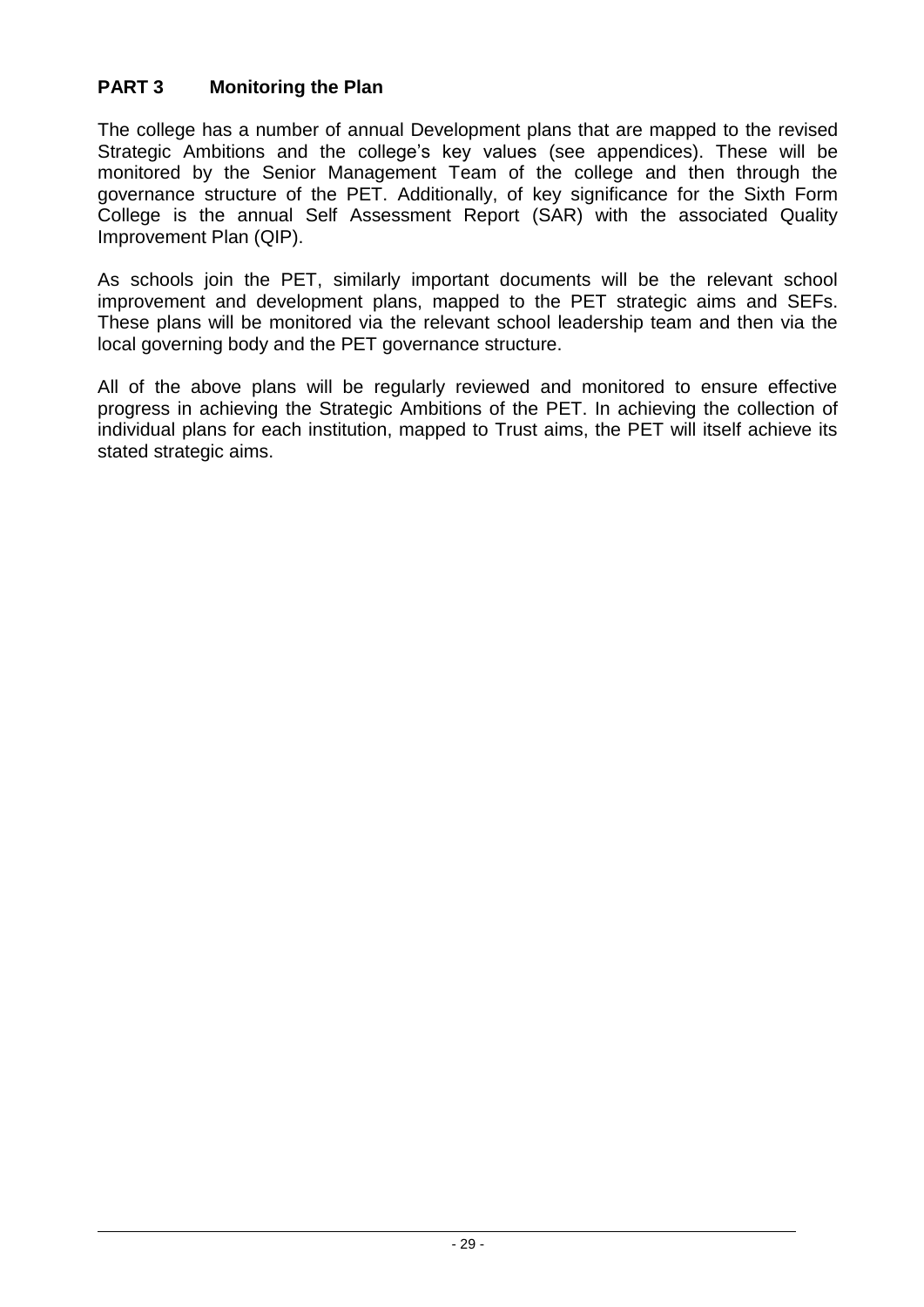# **Appendix A**

## *The Ambitions of the PET will be matched by those of each academy as detailed below:*

# *Sixth Form College*

- 1. We will strive to become the first choice provider of outstanding 16 19 general education within the City and across North Staffordshire. This will include the development of a broad, rich curriculum and a vibrant learning community in which every individual is important and valued.
- 2. We will build the capacity of staff to enhance the student experience.
- 3. We will be the specialist provider of 16 19 Level 3 programmes of study whilst also developing expertise within our Level 3 Foundation programme and in the area of degree Foundation Year courses
- 4. We will make a powerful contribution to partnership working across the city and the region
- 5. We will ensure an efficient and sustainable future by the effective use of financial and human resources.

## **College Ambitions in More Detail**

## **Strategic Ambition 1:** *Become the first choice provider of outstanding 16 – 19 education within the City and the region.*

- 1.1 To inspire, challenge and motivate all of our students to have the highest aspirations; To achieve challenging progression aims, regardless of their prior attainment.
- 1.2 To provide always good and frequently outstanding teaching, learning and assessment for all students on all courses.
- 1.3 To foster creativity, innovation and excellence in students' learning experience through the motivation and encouragement of staff to deliver innovative teaching, learning and assessment which enables each young person to be challenged to think and work independently inside and outside the classroom.
- 1.4 To develop a holistic approach to education which increases the cultural capital of our young people and better prepares them for a lifelong love of learning for its own sake.
- 1.5 To ensure all groups of students achieve to their full potential by identifying and removing any barriers that prevent equality of outcomes.
- 1.6 To ensure that all students achieve their individual learning goals, through timely and appropriate guidance and support.
- 1.7 To inform parents and carers regularly and clearly about progress against our aspirational expectations, and to engage them in supporting and motivating students to achieve their aspirational targets and progression goals.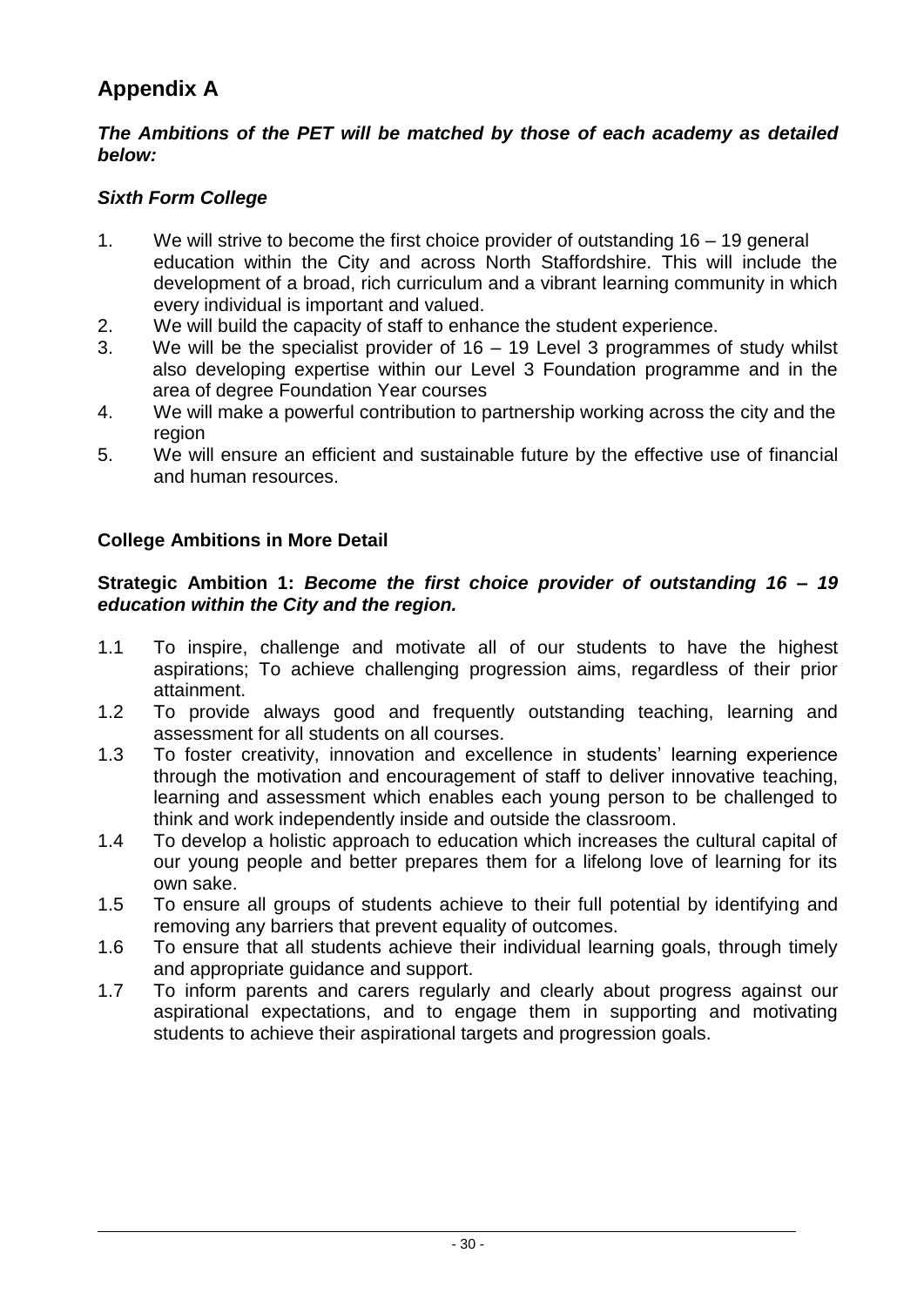## **Strategic Ambition 2:** *Build the capacity of staff to enhance the student experience.*

- 2.1 To implement Performance Management and quality improvement processes which swiftly and accurately identify any areas of underperformance and their causes, and result in rapid improvement in staff and subject team performance to ensure a high quality student experience.
- 2.2 To ensure that individual staff and teams are supported through appropriate staff development, coaching and mentoring enabling a sustainable approach to Leadership and Management and succession planning to ensure that staff have the skills and motivation to facilitate outstanding student experiences, outcomes and progression.
- 2.3 To ensure that equality and diversity is comprehensively promoted and prevalent across all aspects of College life; To develop the wellbeing of our students through a sense of shared support, community and values. We will strive to grow emotionally resilient young adults who can play a full and valuable part in society.
- 2.4 To continue to nurture a caring community that inspires excellence, keeps people safe and promotes British values.
- 2.5 To ensure all students have access to a broad menu of enrichment opportunities which result in a learning experience that develops the Stoke 6th Graduate attributes in all students.

### **Strategic Ambition 3:** *To be the specialist provider of 16 – 19 Level 3 programmes of study.*

- 3.1 To be the acknowledged centre of excellence for curriculum expertise at Advanced Level and vocational level 3. To acquire relevant expertise to achieve the same in a limited but growing number of T level qualifications focussed on the needs of students and the local economy.
- 3.2 To further develop the College Curriculum in response to curriculum reform and local and national priorities, with the aim of ensuring successful outcomes and progression for all students and supporting the local economy.
- 3.3 To further develop our Programmes of Study to ensure that students reach appropriate levels of accreditation in Maths and English, and are challenged to extend their horizons and to develop a wide range of personal, social and employability skills.
- 3.4 To ensure a holistic, broad curriculum which inspires and motivates our students in the pursuit of excellence and lifelong learning

#### **Strategic Ambition 4:** *To make a powerful contribution to partnership working both within the PET and across the City and North Staffordshire.*

- 4.1 To maintain and enhance the delivery of effective partnerships with all local educational providers to spread the very best in educational practice more widely and promote the values and attractiveness of the PET.
- 4.2 As a newly created Multi Academy Trust, we will seek to establish partnerships across the region to develop excellence in teaching and learning and improve efficiency and breadth of provision.
- 4.3 To promote the opportunities for young people to contribute and enhance their local community.
- 4.4 To provide a platform for young people to engage with stakeholders and the wider community to influence policy and practise.
- 4.5 To continue to promote the values and ethos of the college throughout the local community.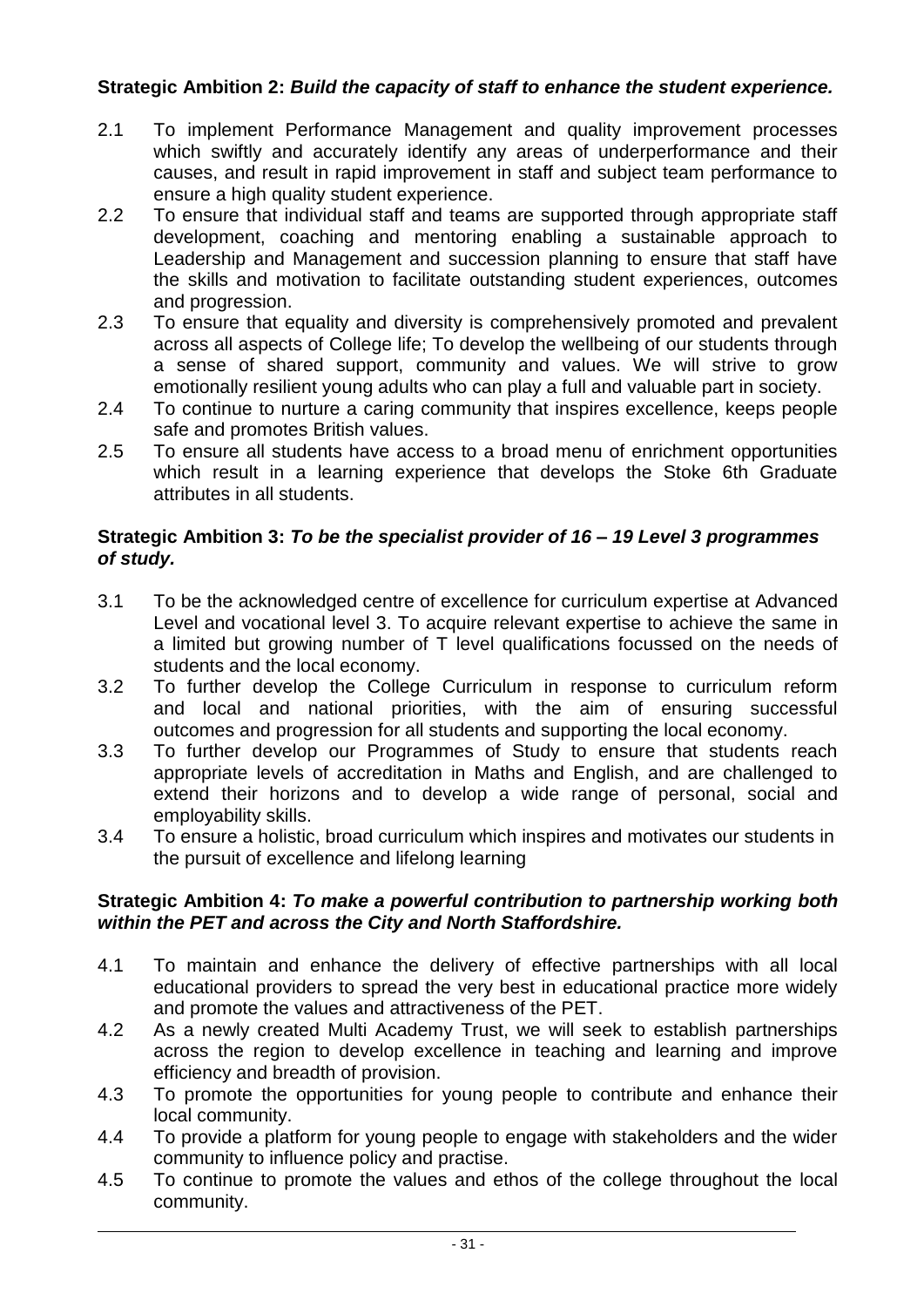4.6 To build effective relationships with the community to ensure we receive community support to assist us in changing the lives and futures of young people.

#### **Strategic Ambition 5:** *Ensure an efficient and sustainable future by the effective use of financial and human resources.*

- 5.1 To develop an estates and resources plan to deliver on the curriculum ambitions and plan referenced above. To plan for the optimal development of the College buildings within available funding in order to meet the needs of students and staff more effectively
- 5. 2 To operate sound financial policies, seeking further financial efficiencies and new sources of income growth in order to support achievement of the College's vision.
- 5.3 To develop more sustainable approaches within the College in order to set the right example for students.
- 5.4 To provide a safe environment to ensure that everyone is kept safe, and everyone feels safe at the College, and that all legislative requirements are fulfilled.
- 5.5 To make best use of available funding and resources of all kinds to meet the resource needs of students and staff.

# **Appendix B**

## **Biddulph High School Strategic Ambitions**

- $\checkmark$  To ensure consistent high expectations and levels of challenge drive independent learning for all (Teaching, Learning and Assessment)
- $\checkmark$  To promote resilience and independence through encouraging a positive and aspirational mind-set in all stakeholders (Personal development, behaviour and welfare)
- $\checkmark$  To remove the barriers to learning for all groups of students (Leadership)
- $\checkmark$  To ensure that all students make a positive contribution to society through good academic and personal progress (Outcomes)
- $\checkmark$  To develop the academic provision and enrichment opportunities Post-16 (16 to 19) study programmes)

# **Appendix C**

## **Werrington Primary School Strategic Ambitions**

- $\checkmark$  To ensure that teaching over time in all year groups is outstanding and never less than good
- $\checkmark$  To enable all pupils make substantial and sustained improvement in each year group and across the curriculum
- $\checkmark$  To ensure that leaders at all levels motivate an effective teaching staff to deliver high quality education for every child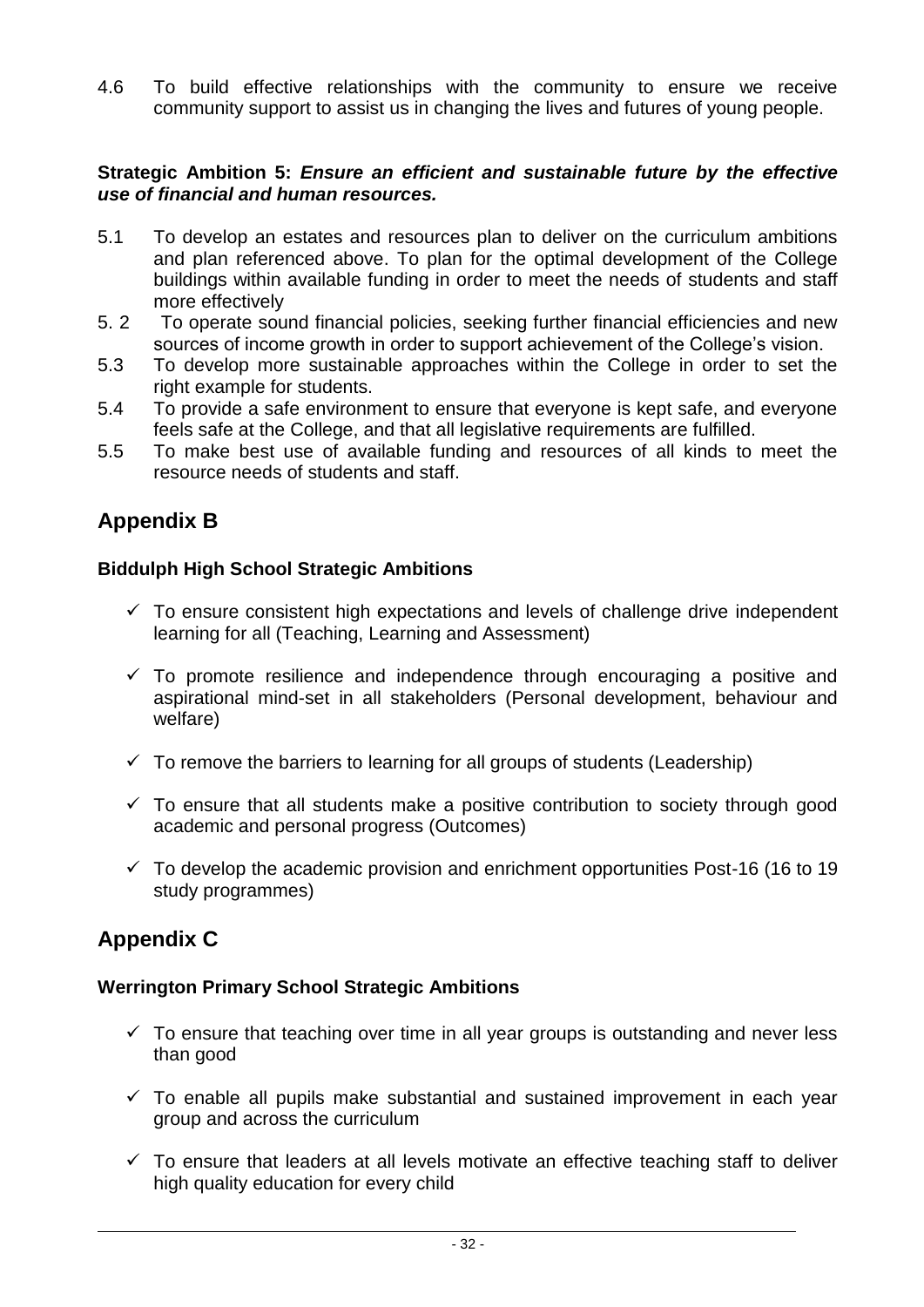- $\checkmark$  To encourage our school community to work together to ensure that everyone feels safe, stays well and shows respect to one another.
- $\checkmark$  To ensure that our Curriculum is relevant and challenging opportunities to extend Maths and English skills are embedded in all areas of the curriculum

# **Appendix D**

## **Moorside High School Strategic Ambitions**

- $\checkmark$  To continue to achieve good outcomes for students through an engaging, broad and balanced curriculum and high quality teaching which provides stretch and challenge.
- $\checkmark$  To promote resilience, independence and an aspirational mindset for all our learners.
- $\checkmark$  To ensure our facilities meet the needs of an expanding school with an expanding curriculum.
- $\checkmark$  To ensure every child matters and we do everything we can to ensure barriers to learning are addressed and overcome.
- $\checkmark$  To collaborate with other institutions to promote the highest of standards in all we do.
- $\checkmark$  To invest in our staff by providing high quality professional development and ensure the wellbeing of all stakeholders is considered in everything we do.
- $\checkmark$  To provide all students with opportunities to make a positive contribution to society as a whole.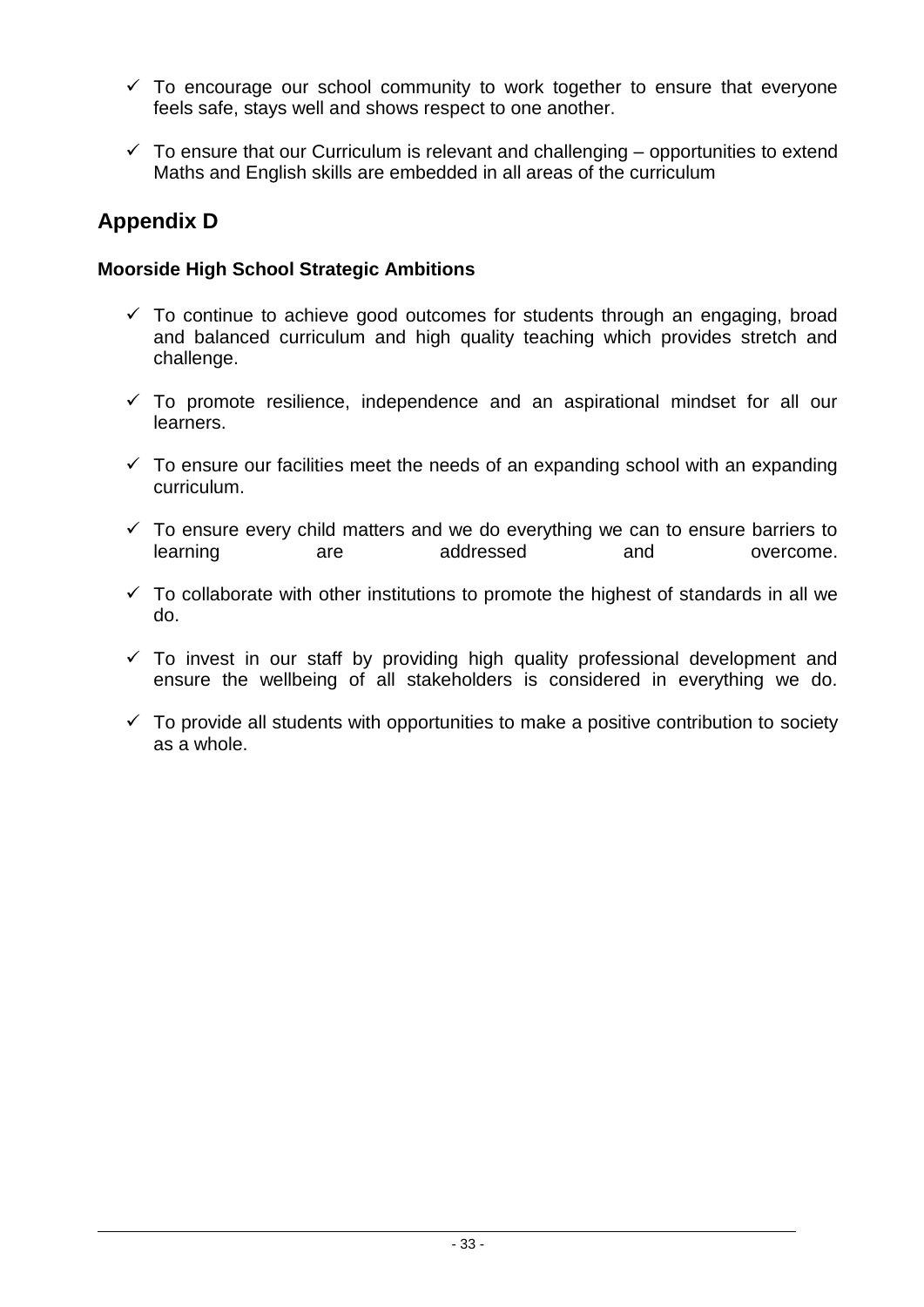# **Appendix** *E: Annual Development Plans of the Sixth Form College and School Academies*

*See separate Annual Development Plans.*



# **Appendix** *F: Diagrammatic View of the Strategic Plan*